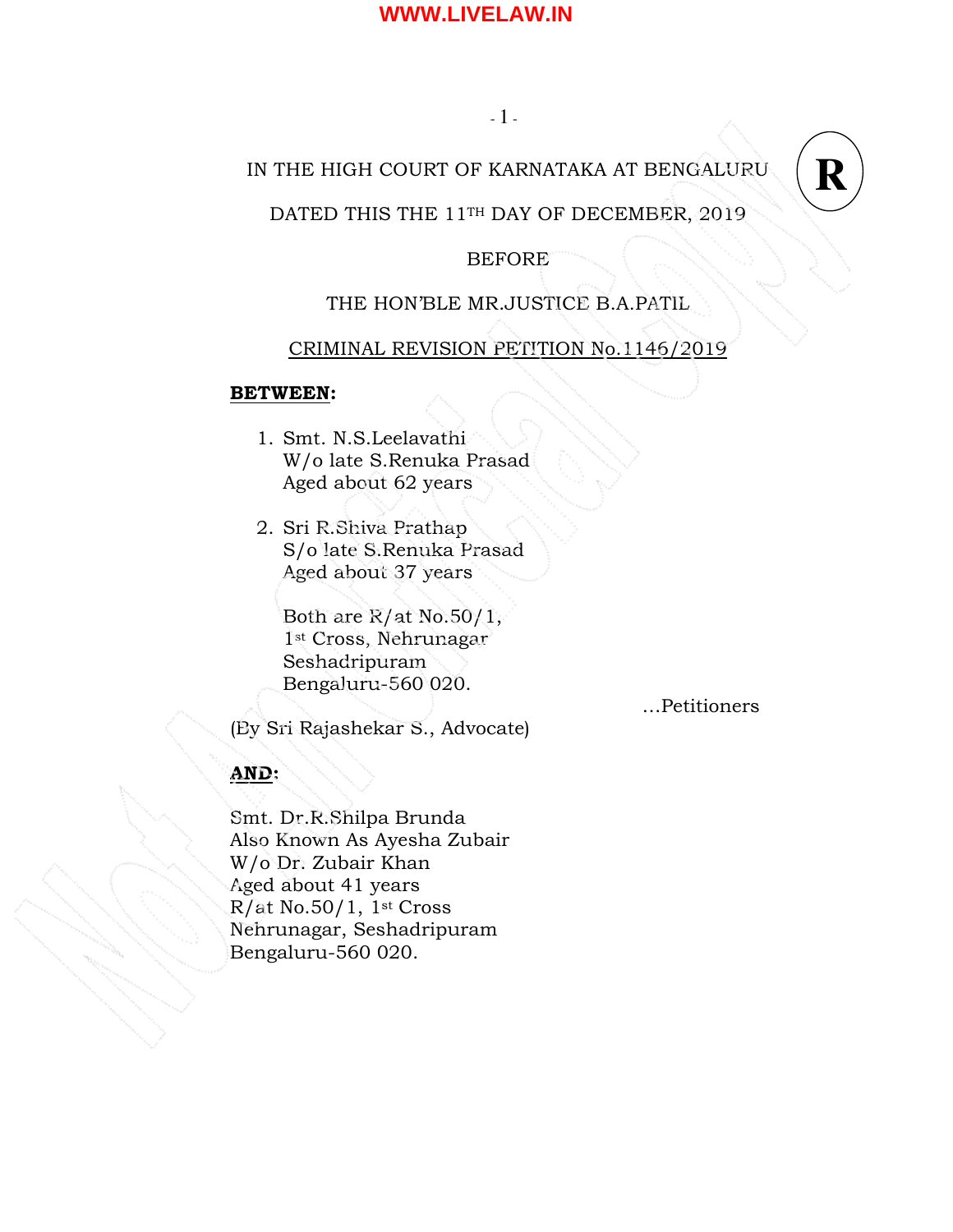$-2$  -

Presently residing at No.8, Ground Floor, 3rd Main, 6th Cross, V.R.Puram, Palace Guttahalli, Bengaluru-560 003.

…Respondent

(By Sri Mohammed Tahir, Advocate)

 This Criminal Revision Petition is filed under Section 397 r/w 401 of Cr.P.C praying to set aside the order dated 07.03.2019 passed by the MMTC-IV, Bengaluru in Crl.Misc.No.113/2018 and set aside the order dated 19.08.2019 passed by the LX Additional City Civil and Sessions Judge, Bengaluru in Criminal Appeal No.615/2019 and dismiss the complaint filed by the respondent herein under Section 12 of D.V.Act in Crl.Misc.No.113/2018 on the file of MMTC-IV, Bengaluru by allowing the present Criminal Revision Petition.

This Criminal Revision Petition having been heard and reserved on 02.12.2019 coming on for pronouncement of Orders this day the Court made the following:-

#### O R D E R

 This petition has been filed by petitioners No.1 and 2 challenging the order passed by LX Additional City Civil and Sessions Judge, Bengaluru, in Criminal Appeal No.615/2019 dated 19.8.2019 whereunder the order dated 7.3.2019 passed by IV Metropolitan Magistrate Traffic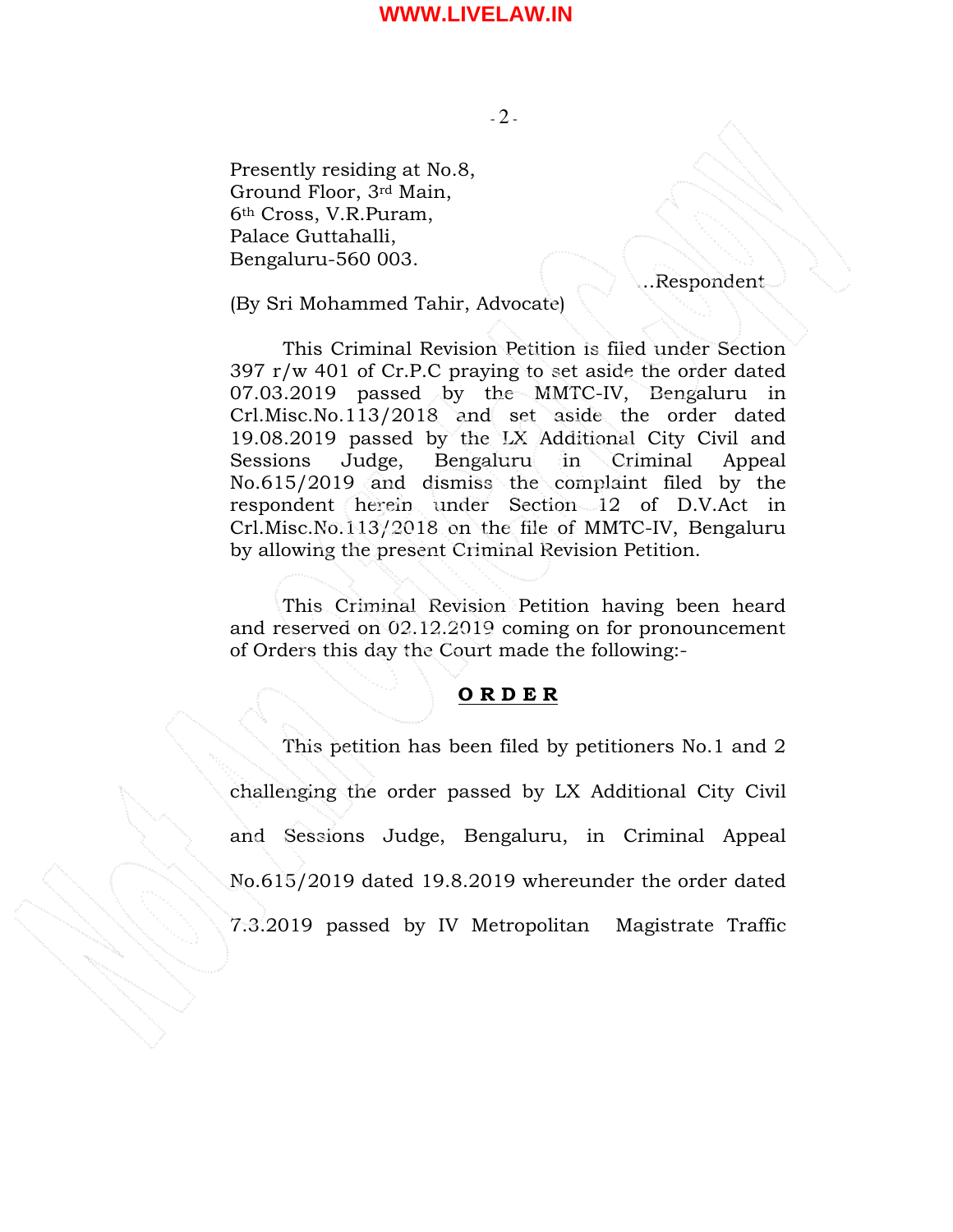$-3-$ 

Court, Bengaluru in Crl.Misc. No.113/2018 was confirmed by dismissing the appeal.

 2. The factual matrix of the case are that petitioner No.1 is the mother of respondent, petitioner No.2 is the brother of respondent. Respondent is working as a Doctor by profession and her marriage was performed with one Mr.Manohar during the year 2002. Thereafter, she started residing in the house of in-laws at Delhi. She stayed there for few months, thereafter she eloped with Dr.Zubair Khan and the marriage with Mr.Manohar ended by way of decree of divorce. Immediately, she changed her name as Ayesha Zubair and converted herself to Muslim religion and she got married with Dr.Zubair Khan, in her matrimonial home. Subsequently they shifted to UAE and settled down there permanently and there she has given birth to two children. It is further stated that the grandmother of petitioner No.2 one Smt.Savithramma was the absolute owner of property bearing No.50 and 50/1 at Sheshadripuram, Bengaluru. The said property was gifted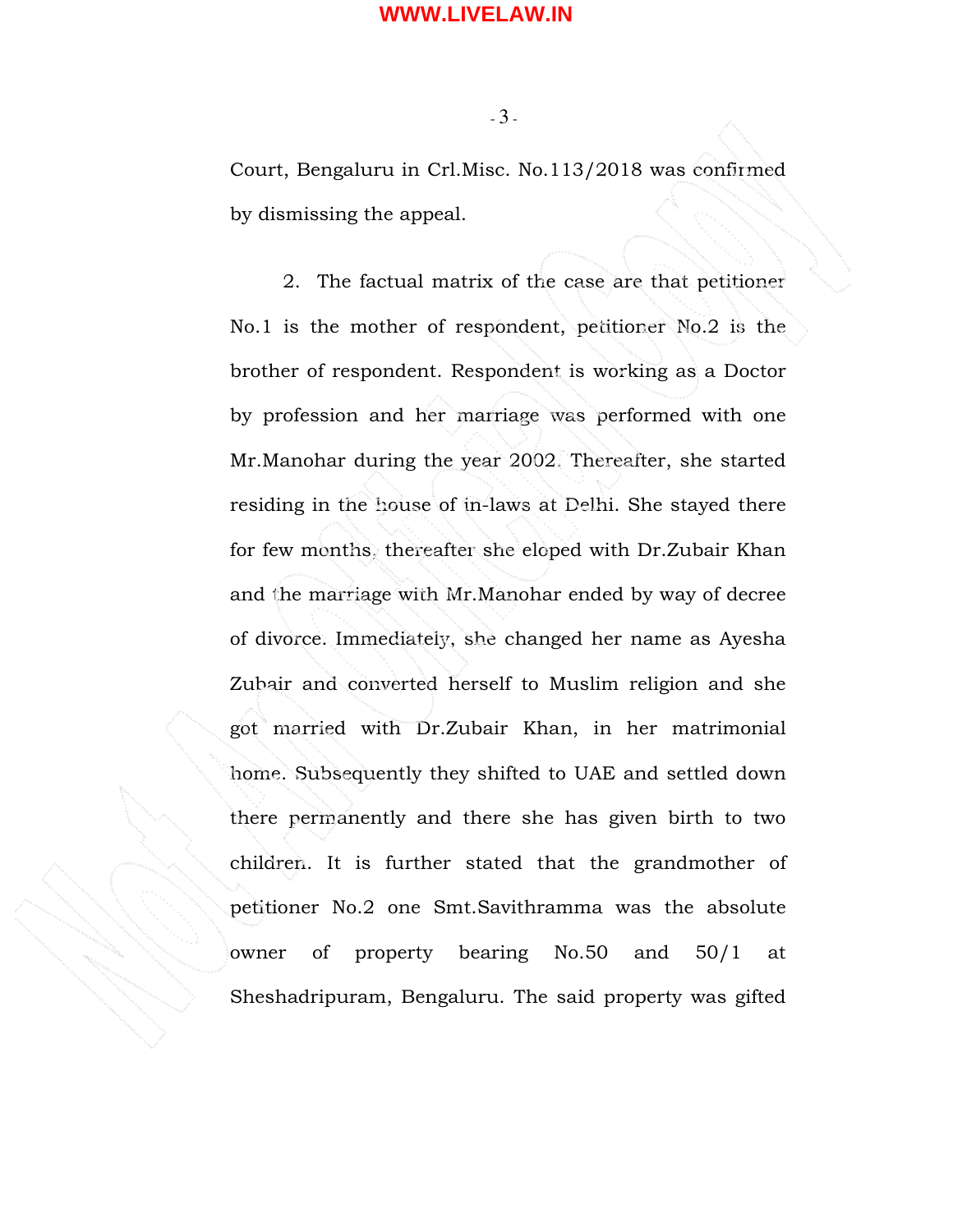$-4$  -

in favour of the second petitioner. It is further contended that in the first week of October, 2018, respondent came to the house of the petitioners and demanded to give the property to her. When her demand was refused, she picked up quarrel and even went to the extent of causing injury to her parents as well as petitioner No.2. So in this behalf a complaint was also registered against respondent in Crime No.106/2018. As a counterblast, respondent has also filed complaint against both the petitioners and wife of second petitioner before the jurisdictional police. Her complaint is registered in Crime No.105/2018. In that background respondent filed a complaint under Section 12 of Domestic Violence Act (hereinafter called as 'DV Act', for short). Thereafter, after service of notice an application was filed by the petitioners with regard to maintainability of such complaint. The trial Court dismissed the said application. Appellate Court confirmed the same. Challenging the same the petitioners are before this Court.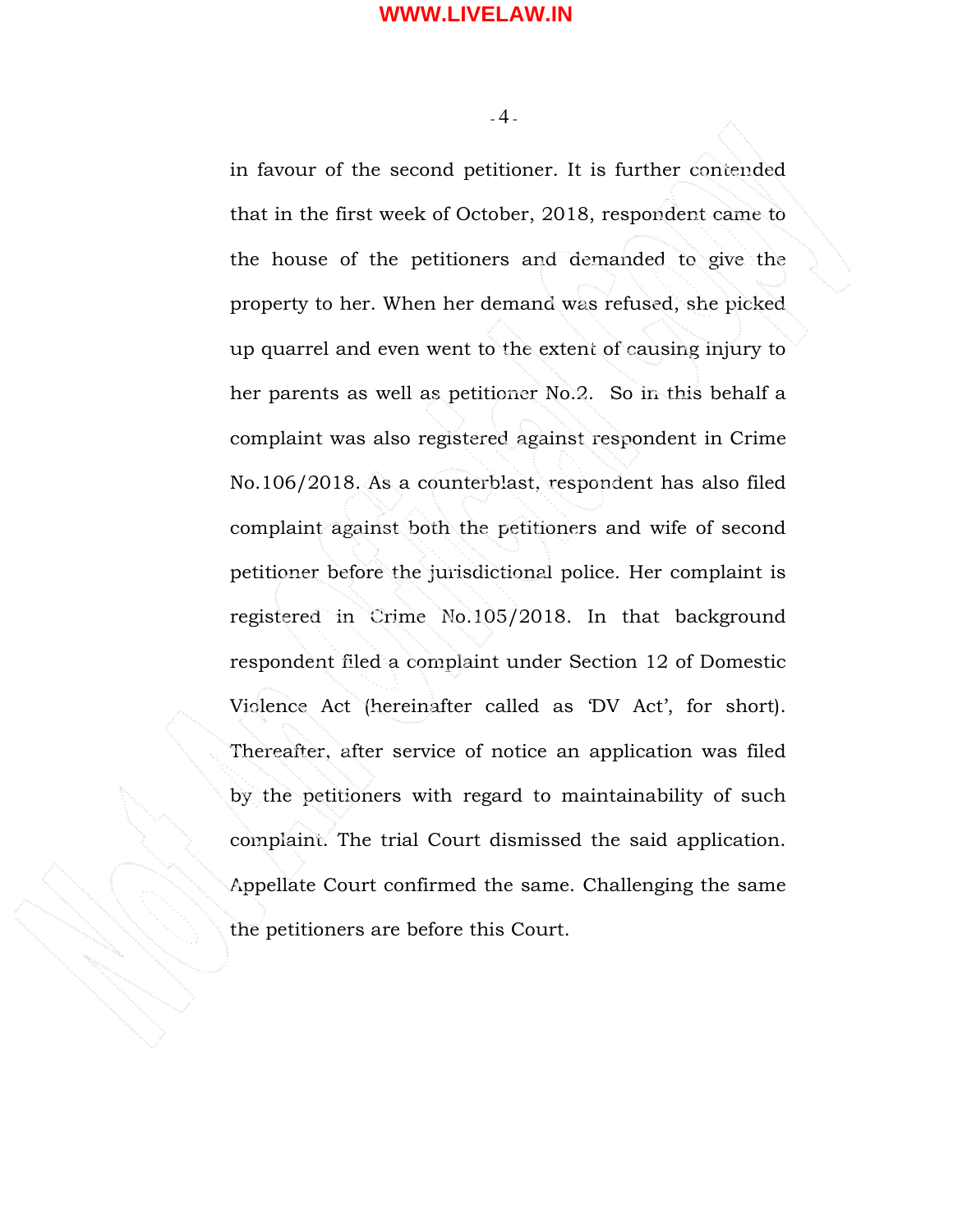$-5 -$ 

 3. I have heard the learned counsel appearing for the petitioners and respondent.

4. The main grounds urged by the learned counsel for the petitioners are that complainant is not an aggrieved person as contemplated under Section 2(a) of DV Act. It is his further submission that the petition as against the petitioners is not maintainable under Section 12 of the DV Act. In order to maintain the petition there must be domestic relationship as contemplated under Section 2(f) of the DV Act. It is his further submission that the respondent-complainant is not in a shared household. If all these definitions are read together with reference to the factual matrix of the case, no complaint can be entertained under Section 12 of the DV Act. It is his further submission that the respondent got married in the year 2002 and thereafter she has divorced the first husband and got married to a person who is not belonging to her religion and thereafter she is residing permanently at Dubai. It is his further submission that she has filed a suit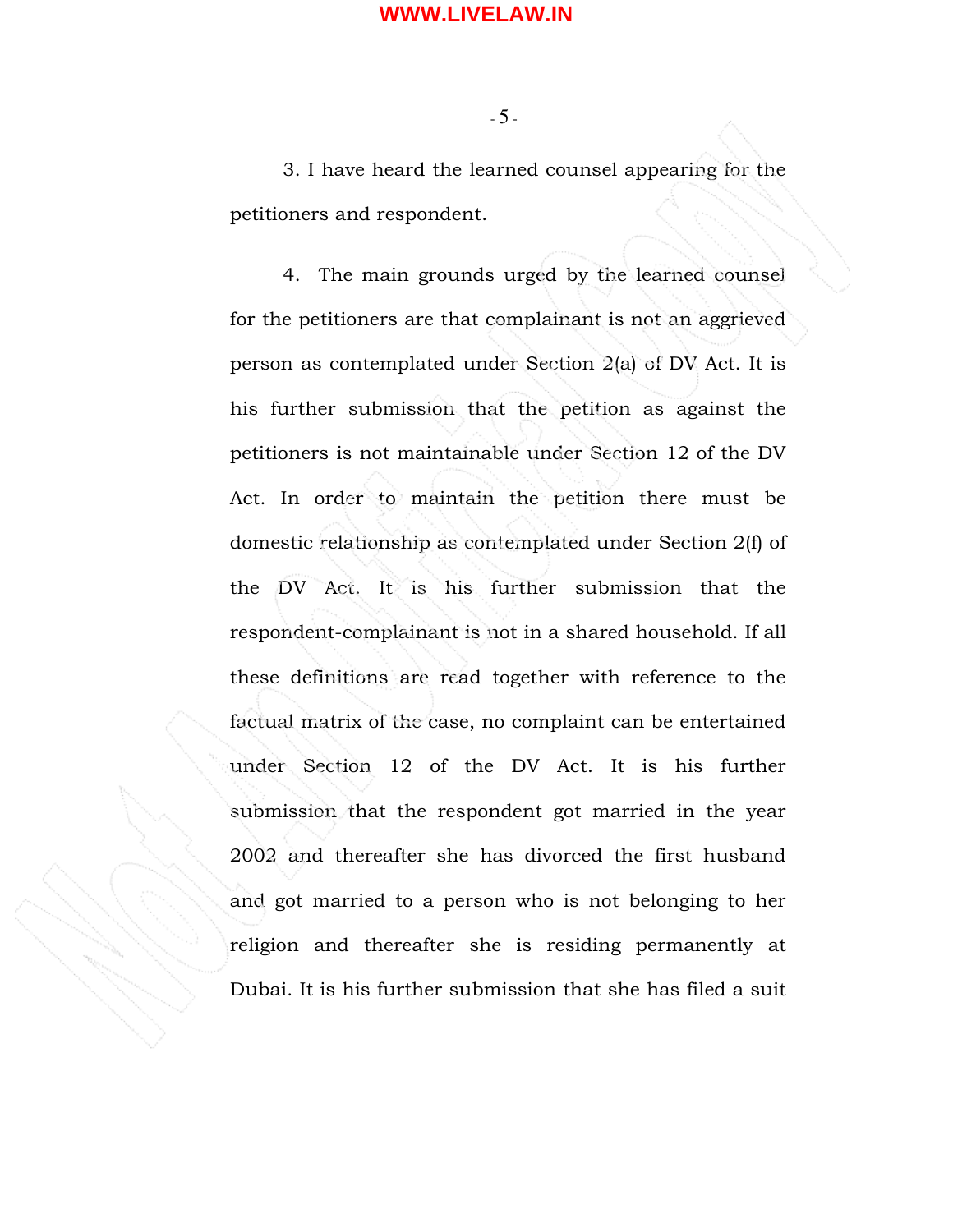$-6 -$ 

for partition for claiming partition in the property and she is not a divorcee so as to take shelter under the DV Act. The trial Court and appellate Court without considering the said factual matrix and the proposition of law have come to a wrong conclusion and have wrongly dismissed the application. The application filed by the respondent is nothing but abuse of process of law. It is his further submission that domestic relationship comes to an end once the respondent daughter moved out of the shared household and established her own household with her husband. In order to substantiate the said contention he relied upon the decision in the case of Vijay Verma Vs. State (NCT) of Delhi and Another reported in AIR 2011 (NOC) 171 (DEL.). Petitioner No.2 and respondent are real brother and sister and respondent has filed a suit for partition. In order to file complaint under the DV Act, there should not be partition in the family. In order to attract the provisions of the DV Act, the respondent daughter must be lived together in a shared household. Continuously living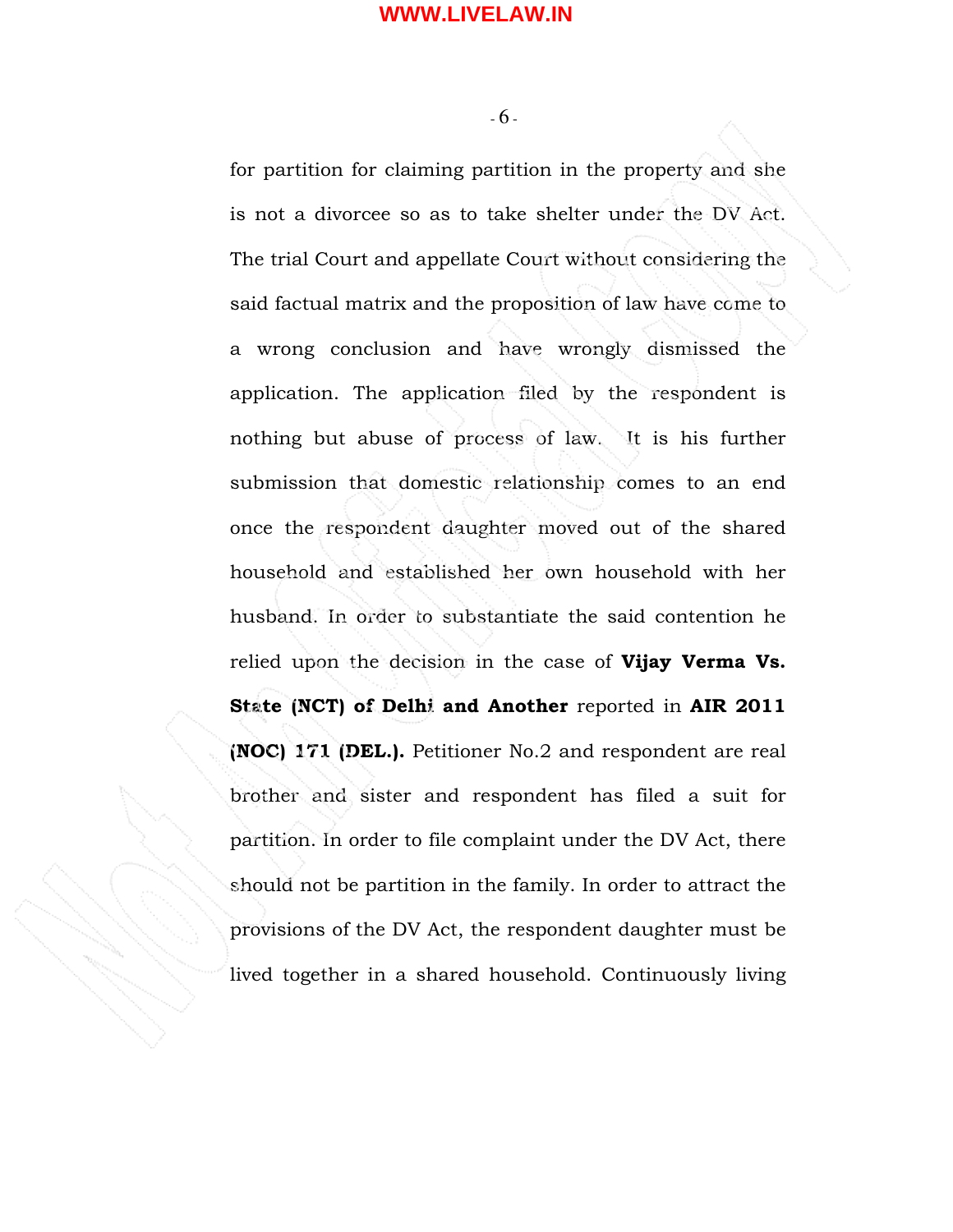$-7$  -

in the shared household is must in order to attract the provisions of DV Act. In order to substantiate his argument he relied upon the decision of the Madhya Pradesh High Court in M.Cr.C.No.9246/2014 disposed of on 22.9.2015 in the case of Rajkishore Shukla Vs. Asha Shukla. It is his further submission that if the respondent resides separately, then under such circumstances, there is no domestic relationship between the petitioners and the respondent. In this regard he relied upon the decision of the Bombay High Court in the case of Anitha W/o Anand Tambe Vs. Sri.Anand S/o Eknath Tambe. It is his further submission that the aggrieved person cannot seek protection under the DV Act. Though she is a female member, she is entitled only when she satisfies the other provisions of the DV Act. In order to substantiate his argument he relied upon the decision in the case of **Hiral** P. Harsora and Others Vs. Kusum Narottamdas Harsora and Others reported in (2016) 10 SCC 165 and also another decision of the Andhra Pradesh High Court in the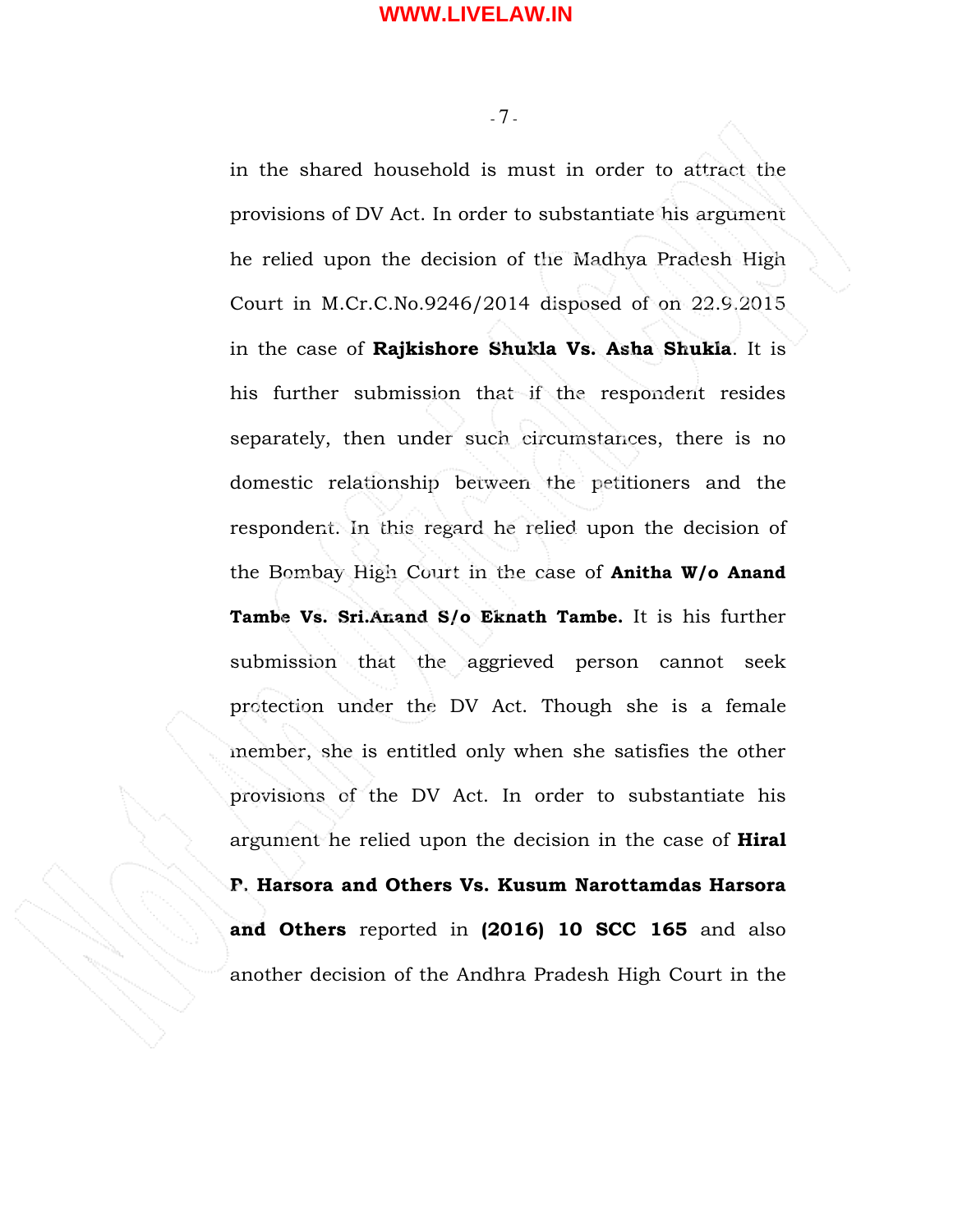$-8 -$ 

case of Yadlapalli Mary Mani Vs. The State of Andhra **Pradesh.** On these grounds he prayed to allow the petition and to set aside the impugned order.

5. Per contra, the learned counsel for the respondent vehemently argued and submitted that the respondent has prayed relief under Sections 18, 19 and 22 of the DV Act. She has come from Dubai about four months back and she is residing in the said premises since four months. It is his further submission that the maintainability cannot be decided, it can be decided only after leading of the evidence. It is his further submission that the petitioners assaulted the respondent and at threshold it cannot be held that she is not staying in the said house. It is his further submission that the decisions quoted by the learned counsel for the petitioners are not applicable to the facts of the case on hand. When the parties are residing in a joint family in a household or a shared household, then under such circumstances, limited interpretation cannot be made irrespective of the title of the respondent, a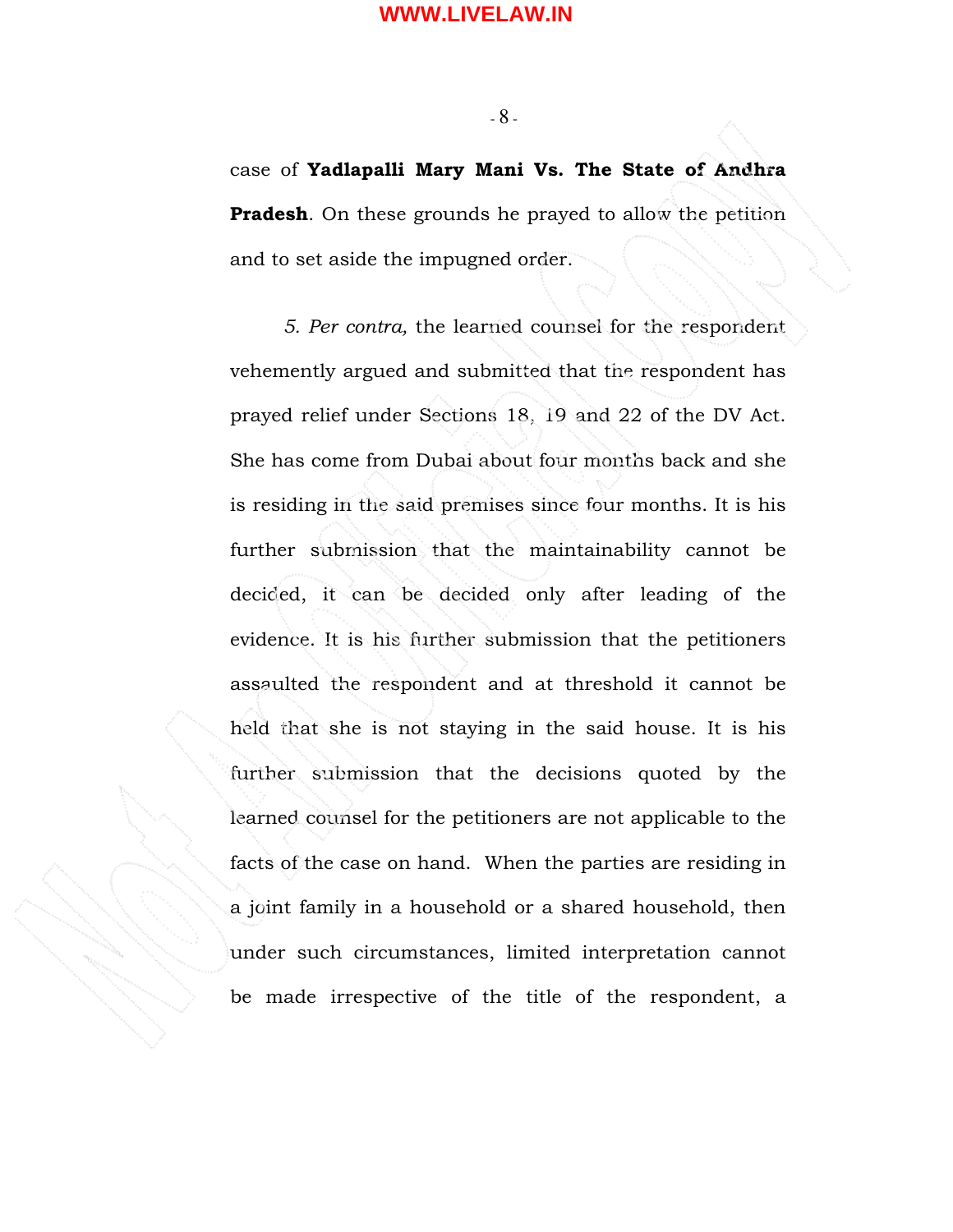$-9 -$ 

protection order can be made under Section 19(1)(a) of the DV Ac. In order to substantiate his argument he relied upon the decision in the case of Smt.Preeti Satija Vs. Smt.Raj Kumari and Another reported in AIR 2014 Delhi 46. It is his further submission that the relationship is not denied. Under such circumstances, the Court cannot now adjudicate the rights at this juncture. The object of the law if it is taken and if a woman is in a domestic relationship and lived at any point of time together in a shared household either by consanguinity, marriage or through relationship in a joint family and if there is any domestic violence, then the Court can give the relief . In this behalf he relied upon the decision of Delhi High Court in the case of Kusum Lata Sharma Vs. State and Another reported in 2011 SCC Online DEL 3710. It is his further submission that a rental agreement has been entered into by the respondent and she is not having residence, under such circumstances a residential order has to be passed. On these grounds he prayed to dismiss the petition.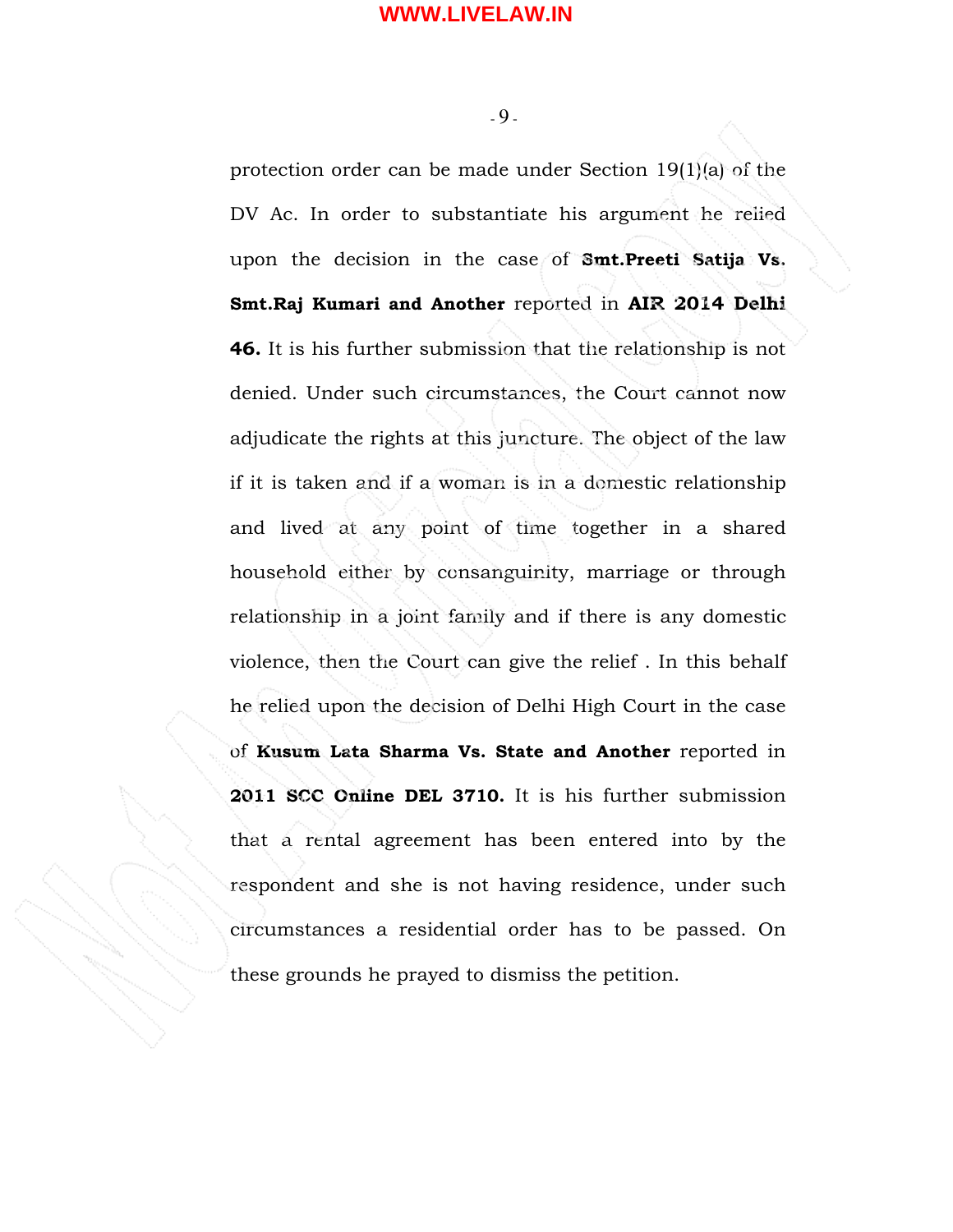- 10 -

6. I have carefully and cautiously gone through the submissions made by the learned counsel appearing for the parties and perused the records.

 7. After hearing the learned counsel appearing for the parties, it is not in dispute that petitioner No.1 is the mother and petitioner No.2 is the brother of respondent. It is also not in dispute that she got married in the year 2002 and subsequently she obtained a divorce and thereafter she got married with one Dr.Zubair Khan and started residing at Dubai. It is also not in dispute that respondent filed a complaint under Section 12 of the DV Act for protection.

 8. The first question which remains for consideration of this Court is that whether there exists a 'domestic relationship' as contemplated under Section 2(f) of DV Act between the petitioners and respondent and whether there is a 'shared household' between the petitioners and the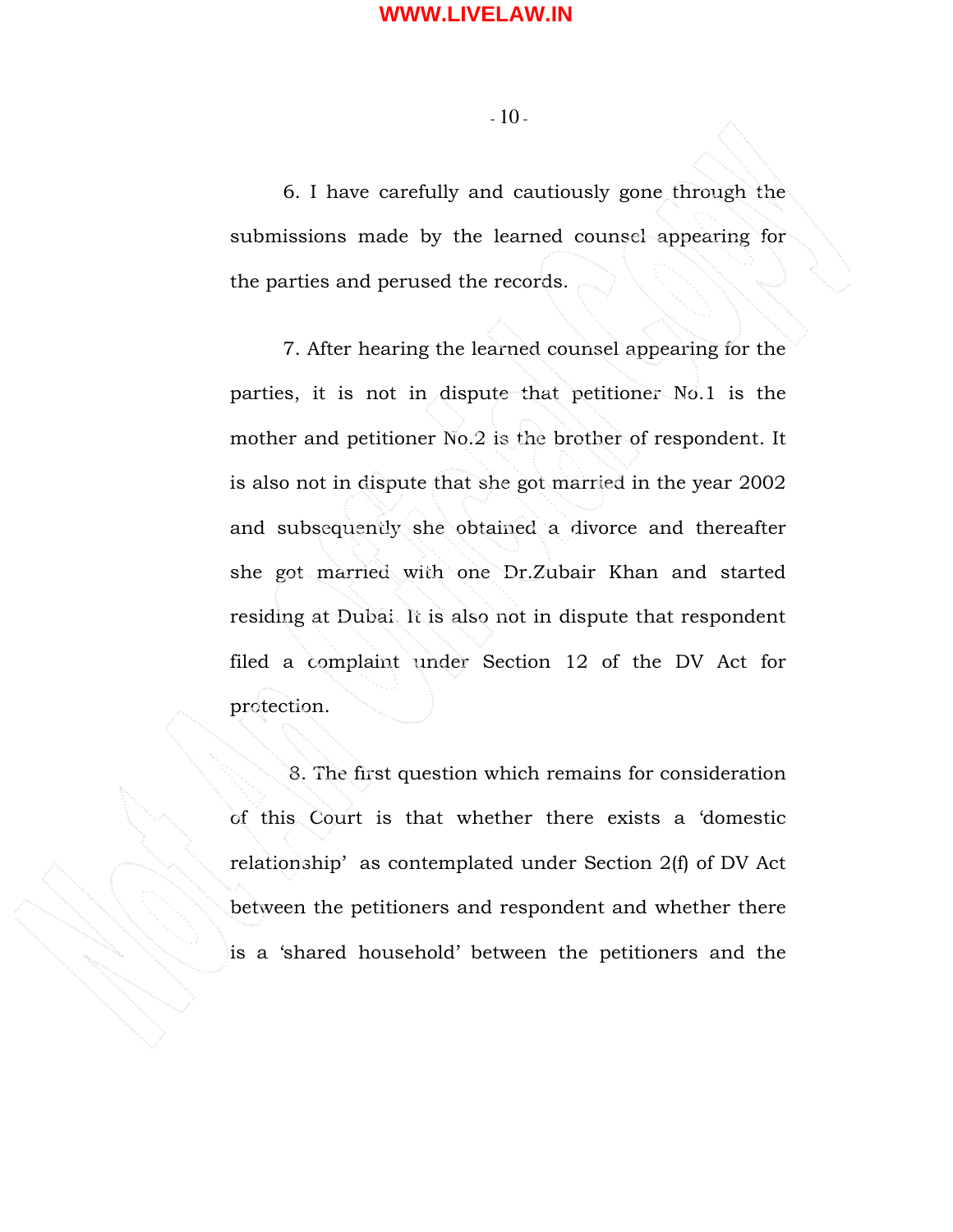#### - 11 -

respondent. For the purpose of brevity, I quote Section 2(f) and (s) of the DV Act which reads as under:

> 2(f): "domestic relationship" means a relationship between two persons who live or have, at any point of time, lived together in a shared household, when they are related by consanguinity, marriage, or through a relationship in the nature of marriage, adoption or are family members living together as a joint family."

> 2(s): "shared household" means a household where the person aggrieved lives or at any stage has lived in a domestic relationship either singly or along with the respondent and includes such a household whether owned or tenanted either jointly by the aggrieved person and the respondent, or owned or tenanted by either of them in respect of which either the aggrieved person or the respondent or both jointly or singly have any right, title, interest or equity and includes such a household which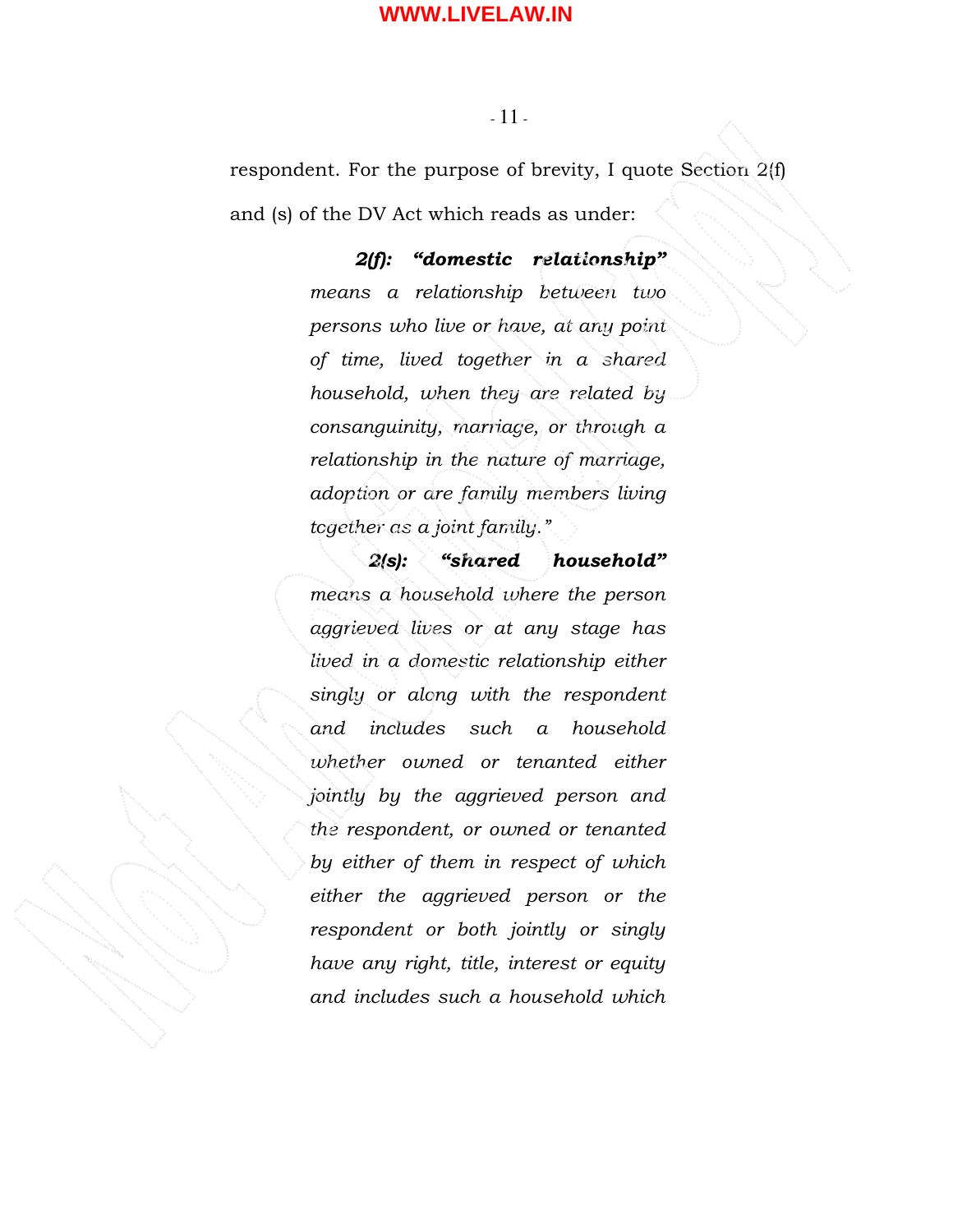- 12 -

may belong to the joint family of which the respondent is a member, irrespective of whether the respondent or the aggrieved person has any right, title or interest in the shared household."

9. Chapter IV of the DV Act deals with the procedure for obtaining orders of reliefs. Section 12 provides for presenting an application to the Magistrate by an aggrieved person or by a Protection Officer or any other person on behalf of the aggrieved person seeking one or more reliefs provided under the Act as per Sections 17 to 22 of the DV Act. The said provisions shall be governed by the provisions of Code of Criminal Procedure.

10. Section 2(a) of the DV Act defines an aggrieved person. An aggrieved person means any woman who is or has been in a domestic relationship with the respondent and who alleges to have been subjected to any act of domestic violence by the respondent.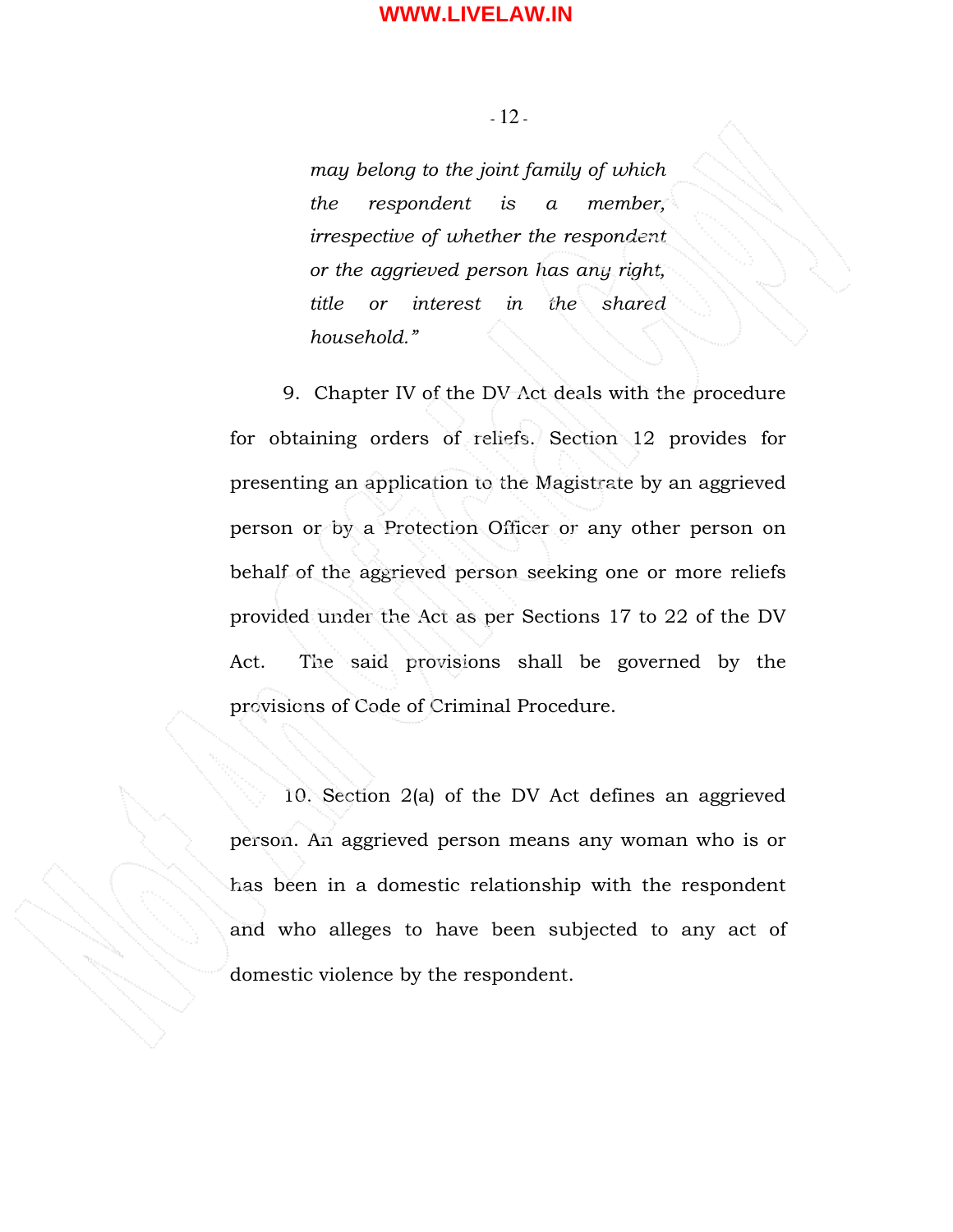- 13 -

11. On perusal of the said definition it makes it clear that only woman in a domestic relationship either in the past or at present with the respondent, who has been subjected to domestic violence by the respondent can seek the reliefs provided under Chapter IV of the DV Act.

12. By reading of Section 2(f) along with Section 3 of the DV Act, if any such act as mentioned in Section 3 of the DV Act is committed, it amounts to domestic violence. Domestic relationship means who have lived together or who has lived in a shared household and they are related by consanguinity, marriage or through a relationship in the nature of marriage, adoption or are family members living together as a joint family. The said definition mentioned therein categorizes certain categories of relationship. The learned counsel for the respondent by contending that it is a exhaustive definition and it includes the daughter who has gone in marriage and has come and resides with the parents will also include the domestic relation. But as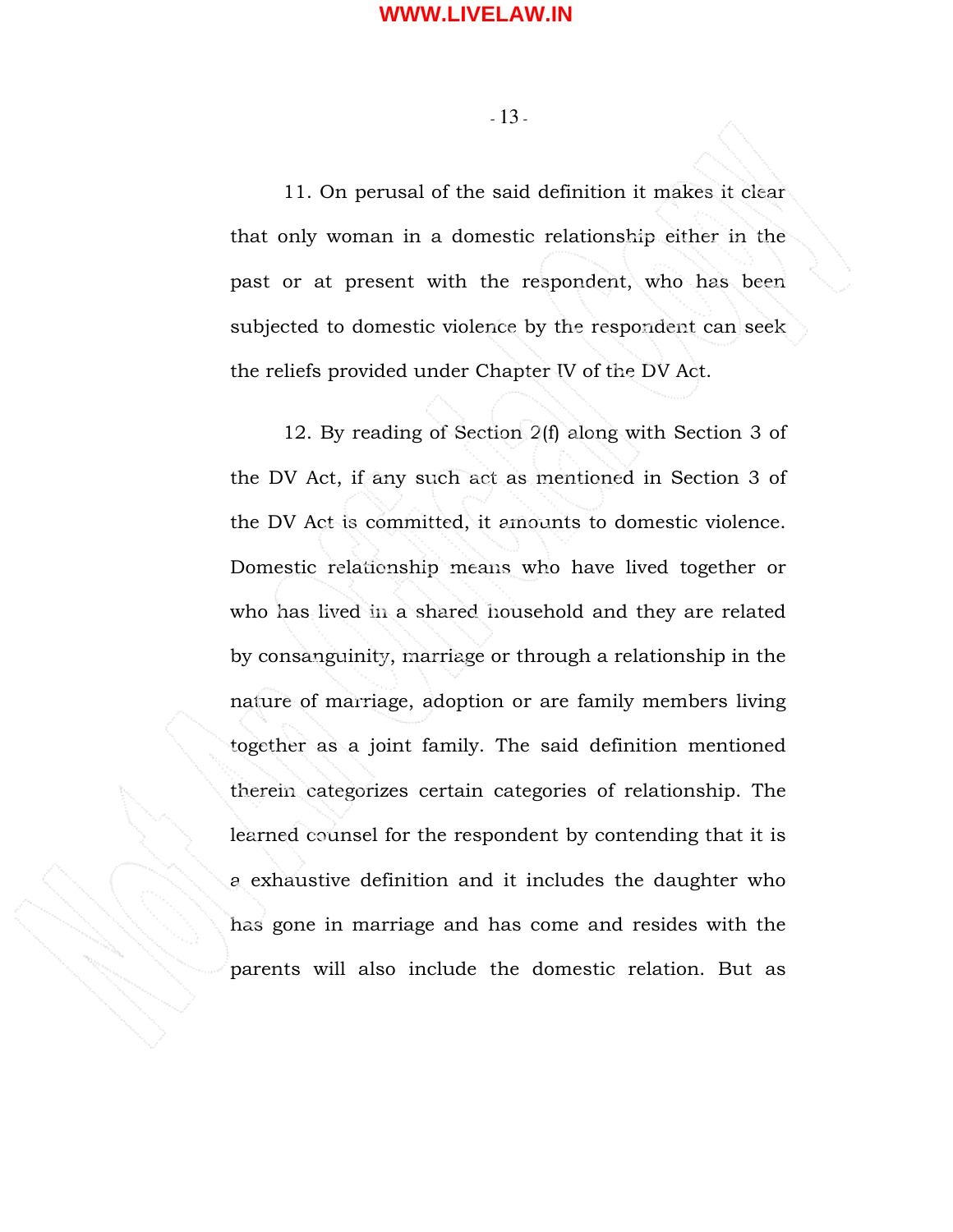- 14 -

could be seen from the definition prima facie a restrictive and exhaustive meaning has been given. This point of law came up before the Hon'ble Apex Court in the case of Indra Sarma Vs. V.K.V. Sarma reported in (2013) 15 SCC 755. At paragraphs No.22, 34 and 35 it has been observed as under:

22. We have to first examine whether the appellant was involved in a domestic relationship with the respondent. Section 2(f) refers to five categories of relationship, such as, related by consanguinity, marriage, relationship in the nature of marriage, adoption, family members living together as a joint family, of which we are, in this case, concerned with an alleged relationship in the nature of marriage.

Relationship in the nature of marriage

34. Modern Indian society through the DV Act recognises in reality, various other forms of familial relations, shedding the idea that such relationship can only be through some acceptable modes hitherto understood. Section 2(f), as already indicated, deals with a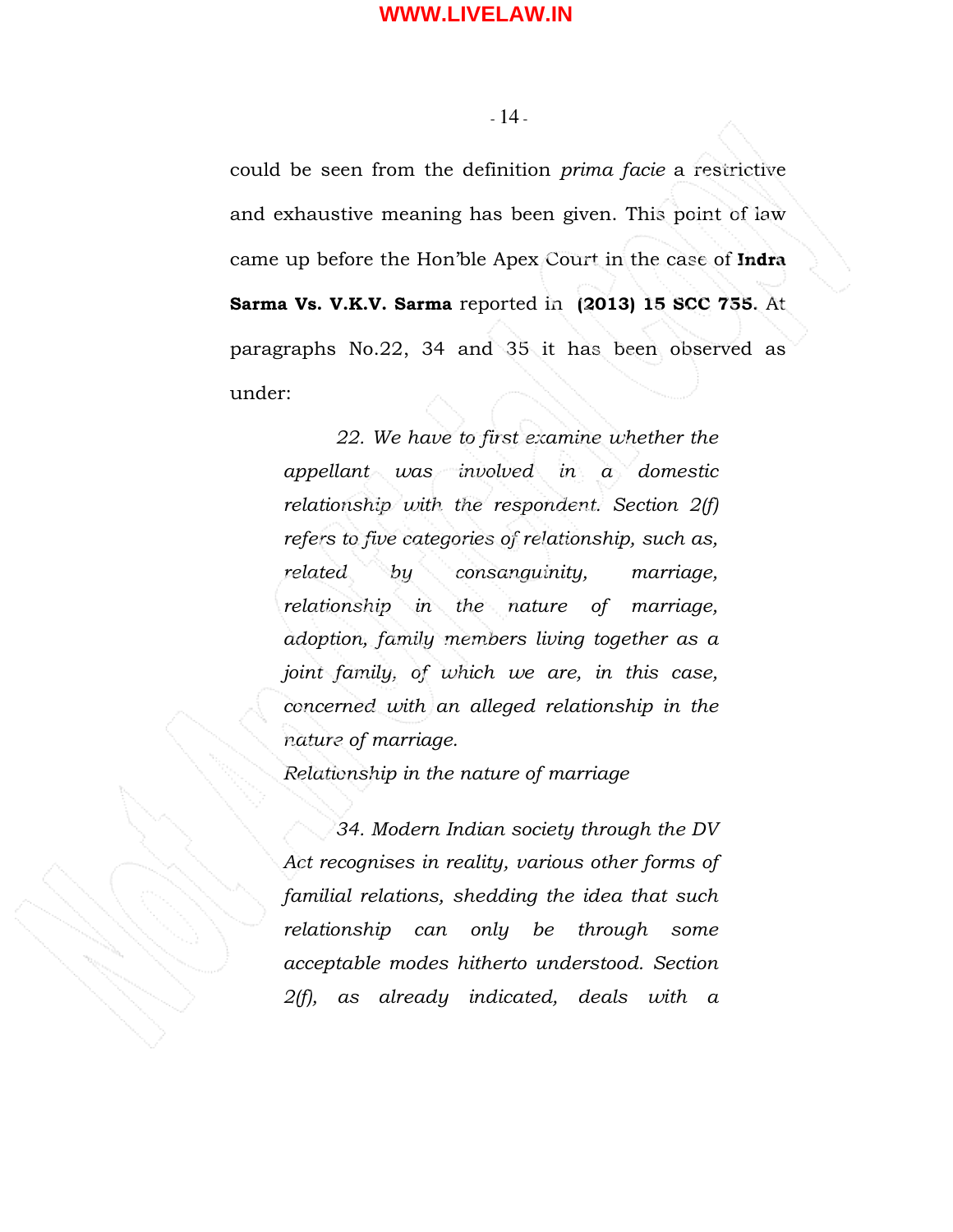#### - 15 -

relationship between two persons (of the opposite sex) who live or have lived together in a shared household when they are related by:

- (a) Consanguinity
- (b) Marriage
- (c) Through a relationship in the nature of marriage
- (d) Adoption
- (e) Family members living together as joint family.

35. The definition clause mentions only five categories of relationships which exhausts itself since the expression "means", has been used. When a definition clause is defined to "mean" such and such, the definition is prima facie restrictive and exhaustive. Section 2(f) has not used the expression "include" so as to make the definition exhaustive. It is in that context we have to examine the meaning of the expression "relationship in the nature of marriage".

 13. On going through the said decision of the Hon'ble Apex Court it makes it clear that domestic relationship arises in respect of an aggrieved person, if the aggrieved person has lived together with the petitioners in a shared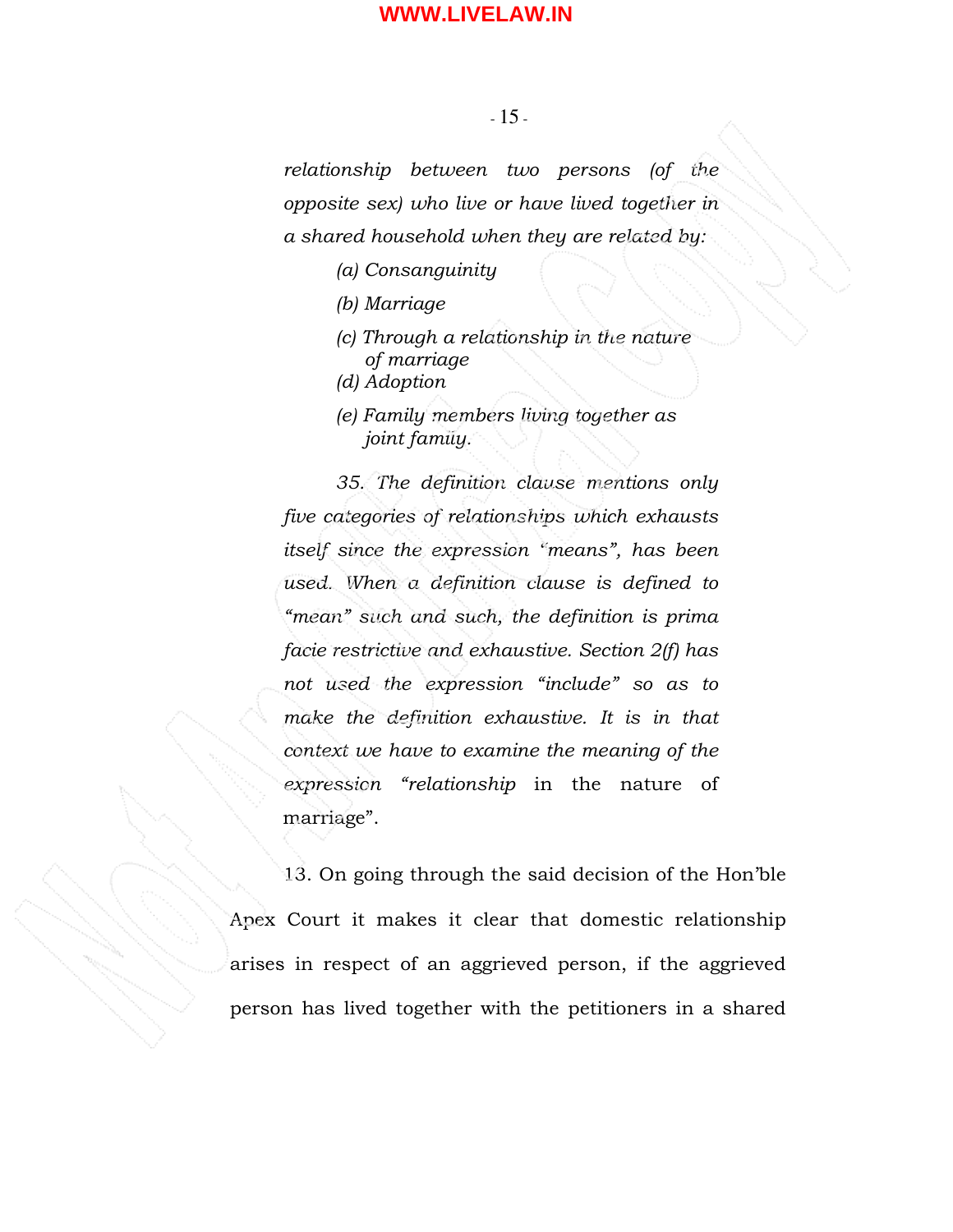- 16 -

household, but this living together can be either soon before filing of petition or at any point of time. The problem arises with the meaning of phrase "at any point of time". That does not mean that living together at any stage in the past would give right to a person to become aggrieved person to claim domestic relationship. At any point of time, indicates that the aggrieved person has been continuously living in the shared household as a matter of right, but if for some reason if the aggrieved person has to leave the house temporarily and when she returns she is not allowed to enjoy her right to live in the property. Where a family member leaves the shared household to establish his or her own household, he or she cannot claim to have a right to move an application under Section 12 of the DV Act on the basis of domestic relationship. This proposition of law came up before the Delhi High Court in the case of Vijay Verma Vs. State (NCT) of Delhi and another reported in 2010 SCC Online DEL 2723, wherein at paragraph No.6 it has been observed as under: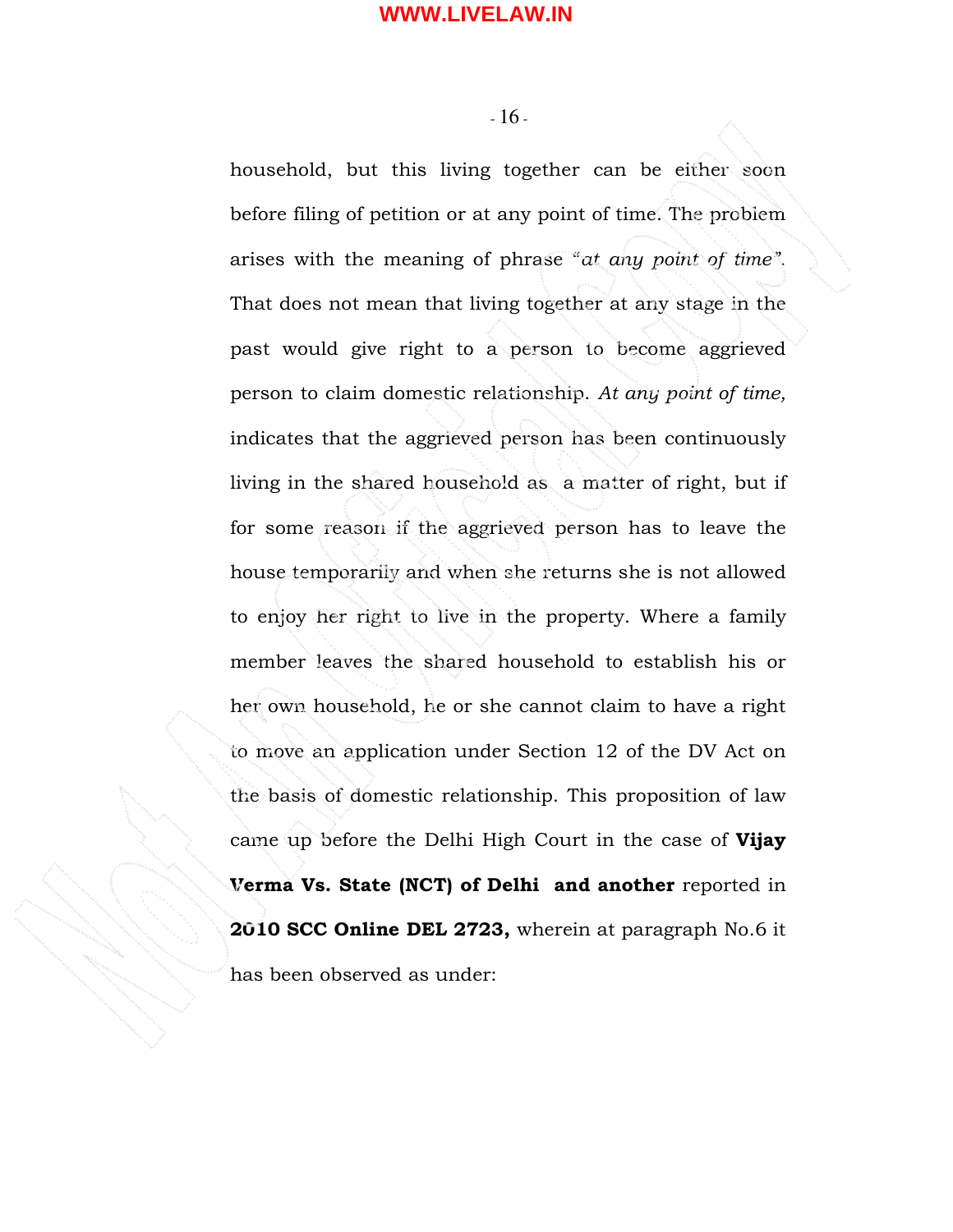6. A perusal of this provision makes it clear that domestic relationship arises in respect of an aggrieved person if the aggrieved person had lived together with the respondent in a shared household. This living together can be either soon before filing of petition or 'at any point of time'. The problem arises with the meaning of phrase "at any point of time". Does that mean that living together at any stage in the past would give right to a person to become aggrieved person to claim domestic relationship? I consider that "at any point of time" under the Act only means where an aggrieved person has been continuously living in the shared household as a matter of right but for some reason the aggrieved person has to leave the house temporarily and when she returns, she is not allowed to enjoy her right to live in the property. However, "at any point of time" cannot be defined as "at any point of time in the past" whether the right to live survives or not. For example if there is a joint family where father has several sons with daughters-in-law living in a house and ultimately sons, one by one or together,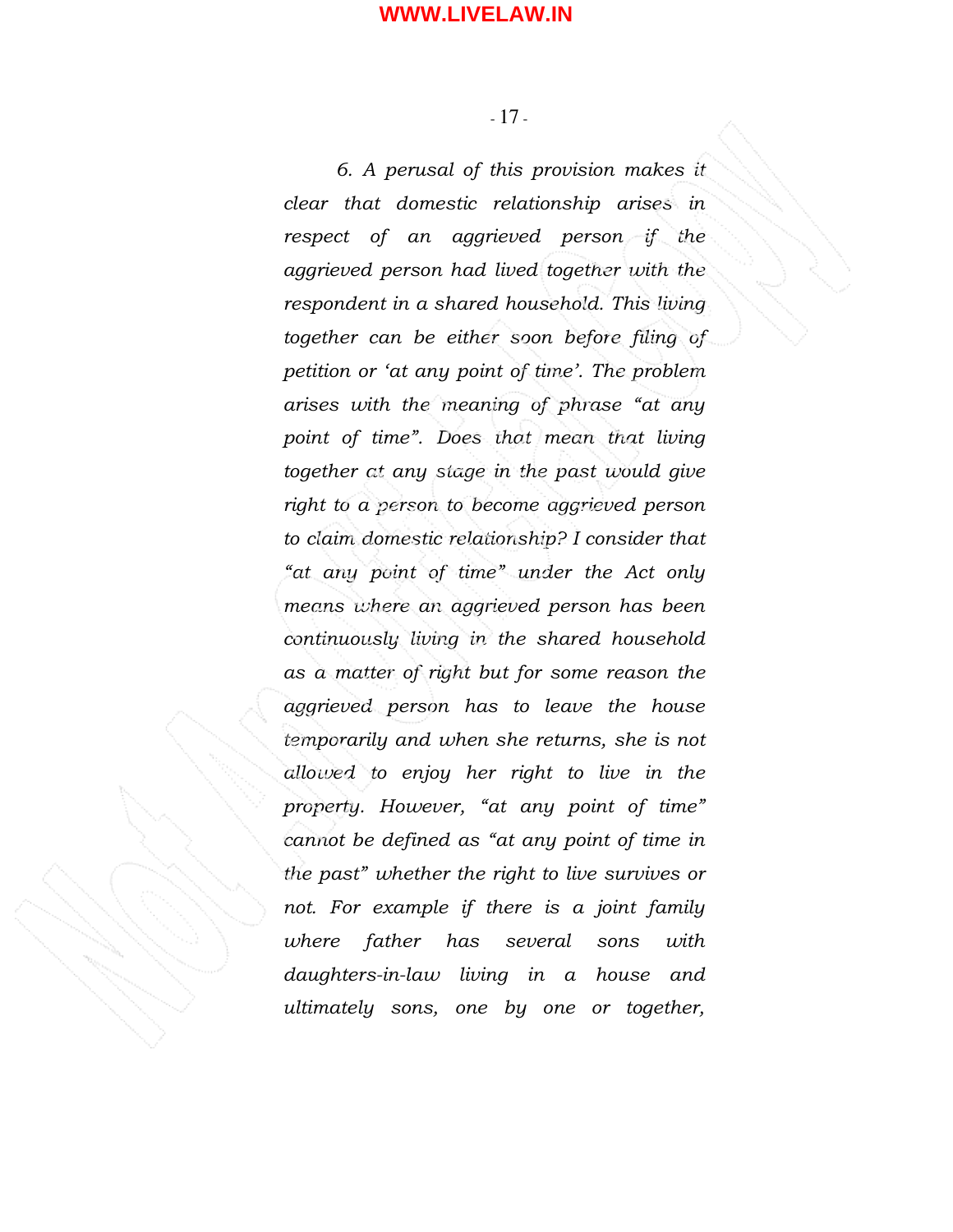- 18 -

decide that they should live separate with their own families and they establish separate household and start living with their respective families separately at different places; can it be said that wife of each of the sons can claim a right to live in the house of father-in-law because at one point of time she along with her husband had lived in the shared household. If this meaning is given to the shared household then the whole purpose of Domestic Violence Act shall stand defeated. Where a family member leaves the shared household to establish his own household, and actually establishes his own household, he cannot claim to have a right to move an application under Section 12 of Protection of Women from Domestic Violence Act on the basis of domestic relationship. Domestic relationship comes to an end once the son along with his family moved out of the joint family and established his own household or when a daughter gets married and establishes her own household with her husband. Such son, daughter, daughter-inlaw, son-in-law, if they have any right in the property say because of coparcenary or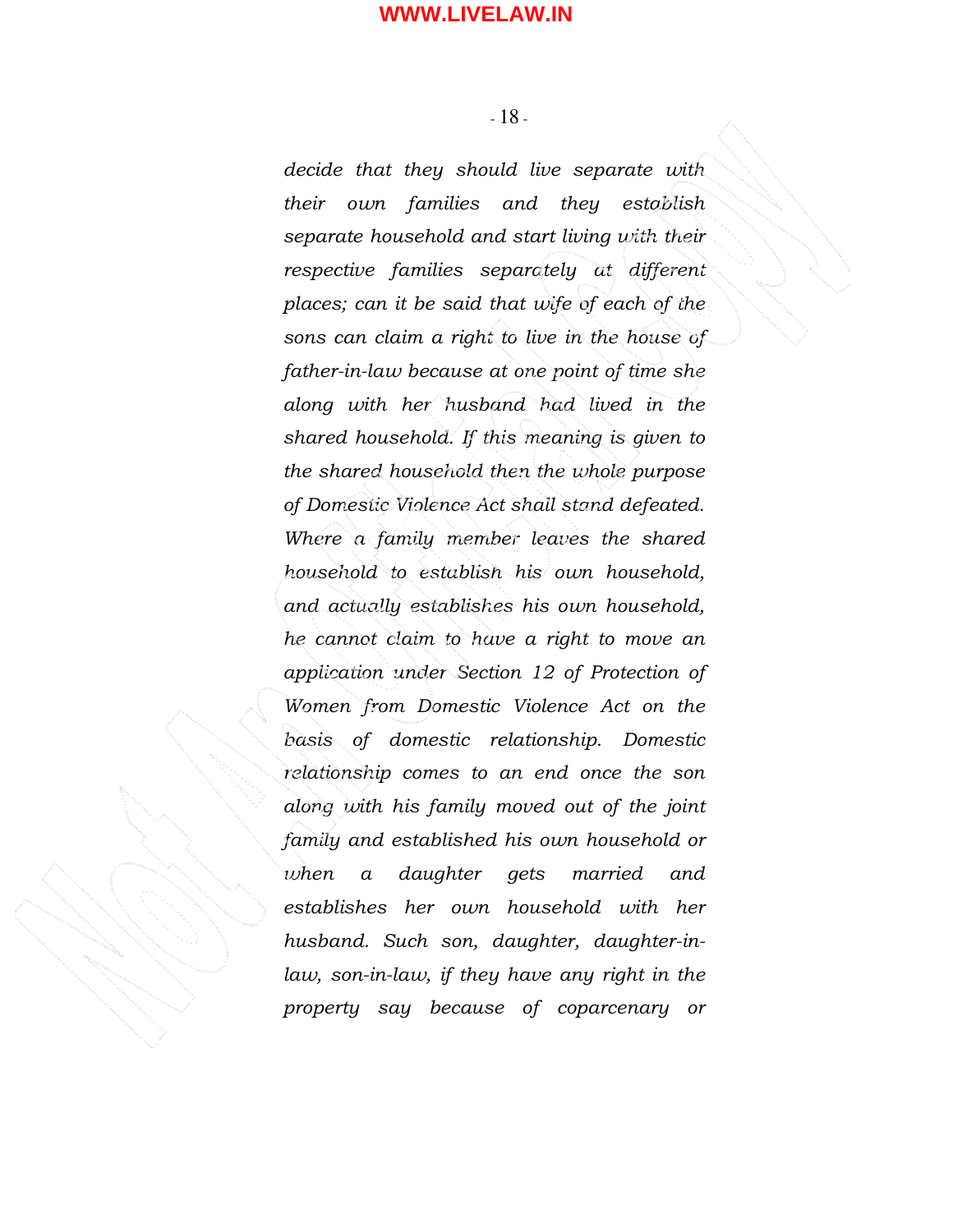because of inheritance, such right can be claimed by an independent civil suit and an application under Protection of Women from Domestic Violence Act cannot be filed by a person who has established his separate household and ceased to have a domestic relationship. Domestic relationship continues so long as the parties live under the same roof and enjoy living together in a shared household. Only a compelled or temporarily going out by aggrieved person shall fall in phrase 'at any point of time', say, wife has gone to her parents house or to a relative or some other female member has gone to live with her some relative, and, all her articles and belongings remain within the same household and she has not left the household permanently, the domestic relationship continues. However, where the living together has been given up and a separate household is established and belongings are removed, domestic relationship comes to an end and a relationship of being relatives of each other survives. This is very normal in families that a person whether, a male or a female attains self sufficiency after education or otherwise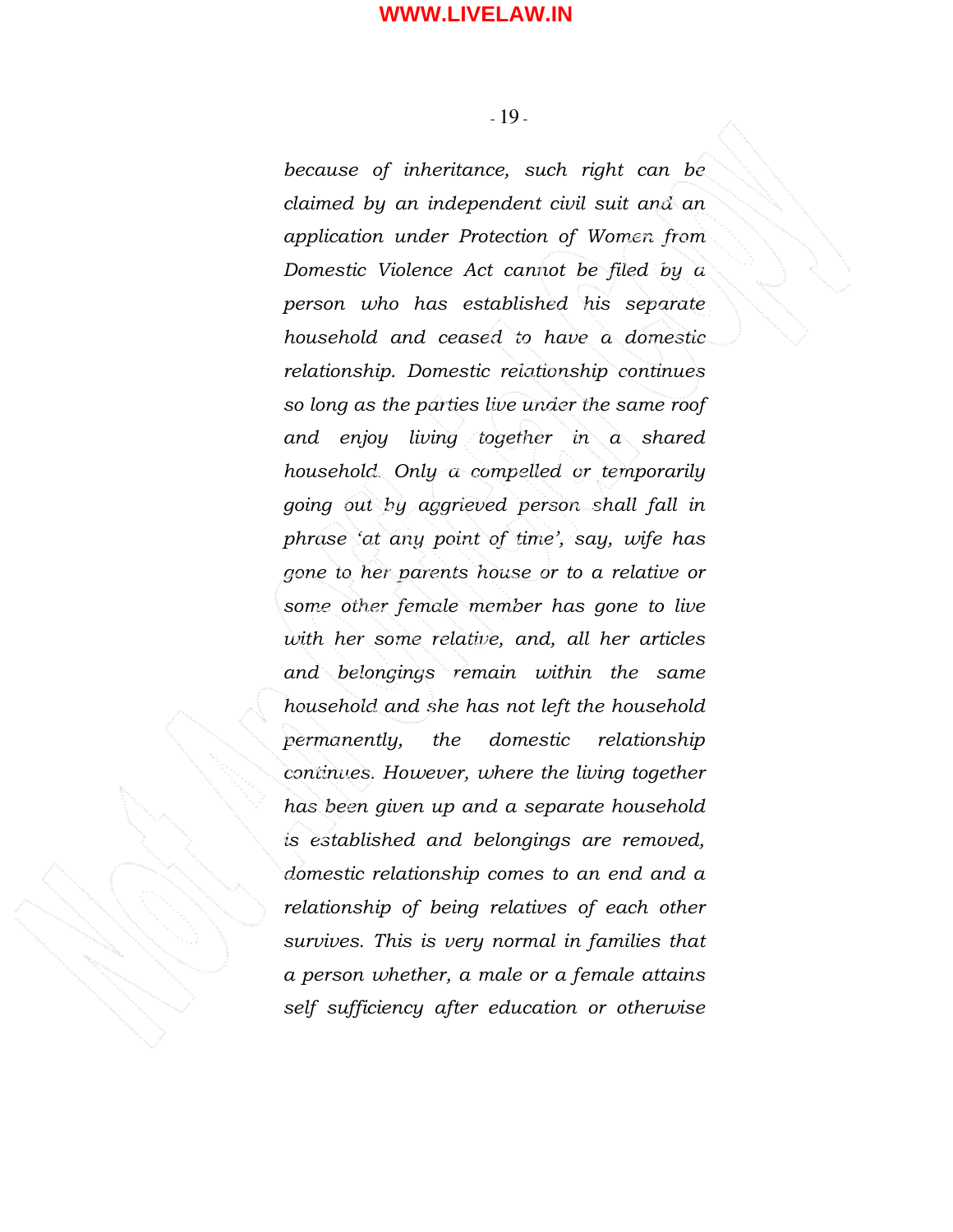- 20 -

and takes a job lives in some other city or country, enjoys life there, settles home there. He cannot be said to have domestic relationship with the persons whom he left behind. His relationship that of a brother and sister, father and son, father and daughter, father and daughter-in-law etc. survives but the domestic relationship of living in a joint household would not survive & comes to an end.

 14. A perusal of this provision makes it clear that domestic relationship arises in respect of an aggrieved person if the aggrieved person had lived together with the respondent in a shared household. The term who is an aggrieved person came up before the Division Bench of this Court in the case of Smt.Leelavathi S. Vs. Sri.Murgesh and Others reported in ILR 2010 KAR 4673. In the said decision it has been held that an aggrieved person is a woman in a domestic relationship with the respondent in the past or at present who are subjected to domestic violence by the respondent.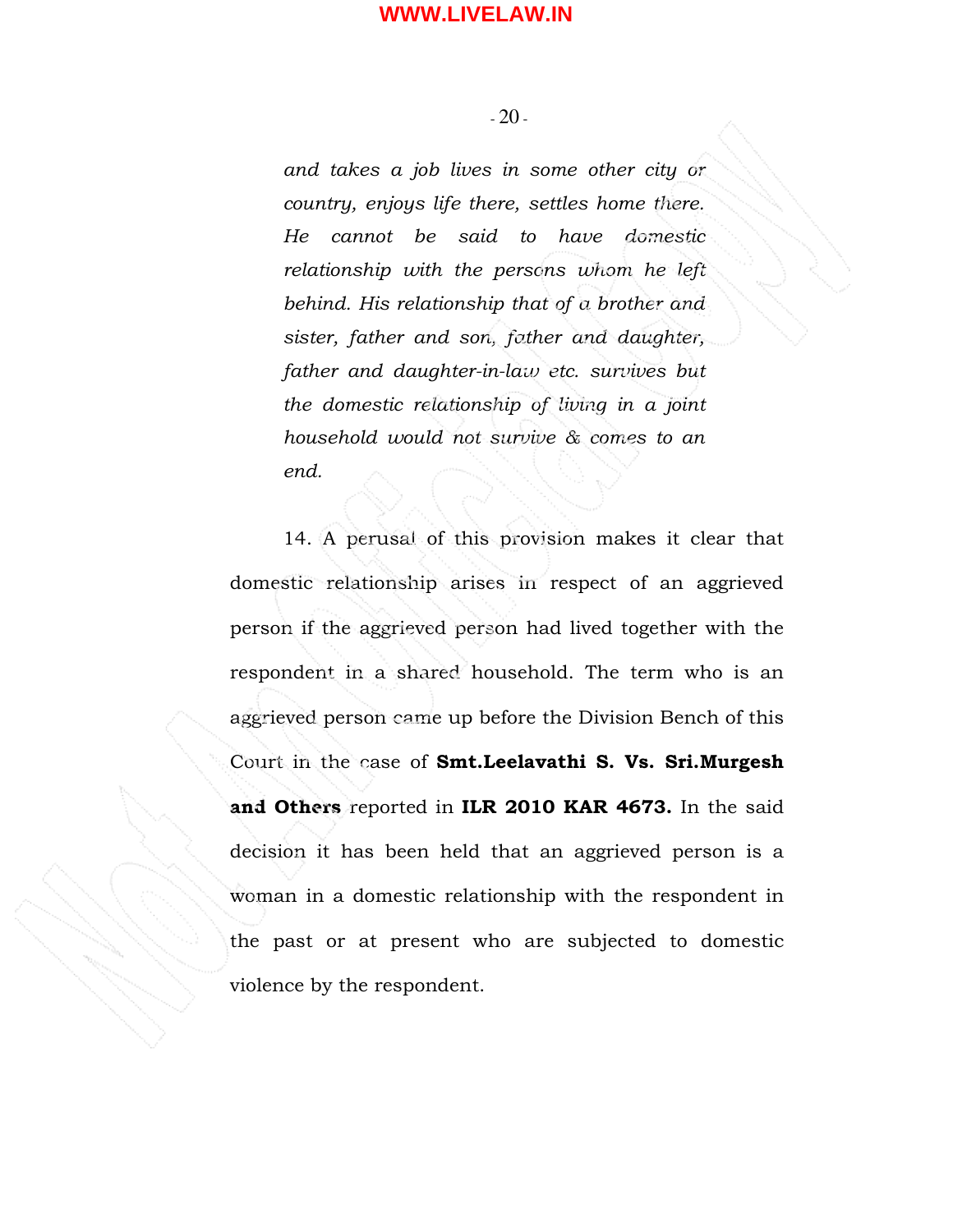- 21 -

15. Section 2(s) of the DV Act defines the shared household. The Hon'ble Apex Court in the case of D.Velusamy Vs. D. Patchaiammal reported in (2010) 10 SCC 469 defines the expression "domestic relationship" as, it includes not only the relationship of marriage but also the relationship "in the nature of marriage". But subsequently, a Co-ordinate Bench of this Court in the case of Mrs.G.A. Ferris Vs. Svetlana Alexandrovna Dobrochasova Ferris and Another reported in (2014) 2 KCCR 1797, while interpreting Section 2(s) of the DV Act held that house owned by the mother-in-law if it is her exclusive property and same cannot be treated as shared household as defined under Section 2(s) of the DV Act. Wherein at paragraphs No.15 and 16 it has been observed as under:

15. On going through the impugned order, it is clearly seen that an attempt is made by 1st respondent—wife, who is complainant before the Learned Magistrate to stake a claim in the house exclusively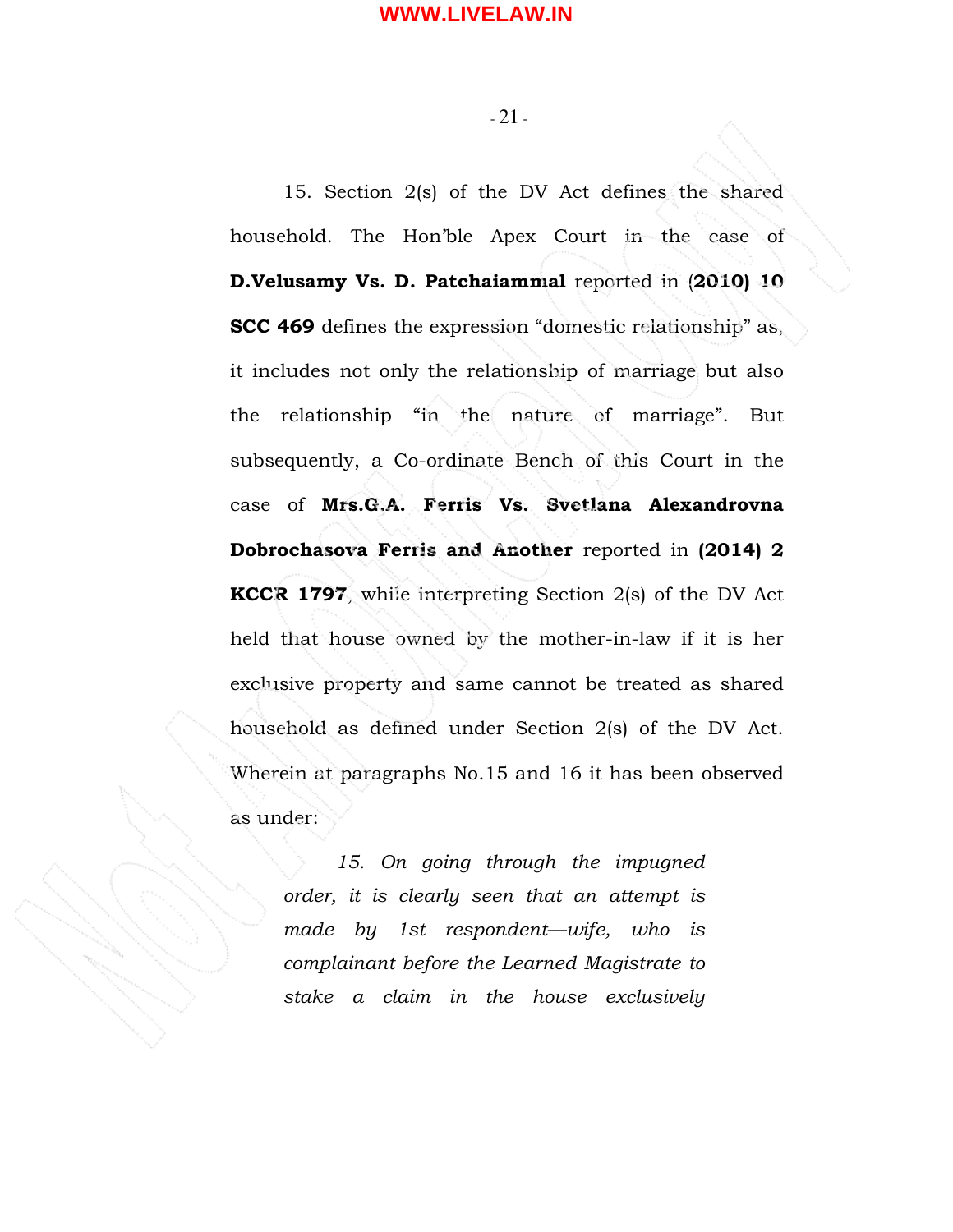- 22 -

belonging to her mother-in-law as a shared house. None of the judgments, which are relied upon by Learned Counsel for 1st respondent would in any way relate to the facts on hand in the present case. On the contrary, the judgment rendered by the Apex Court in the matter of S.R. Batra (referred supra) relied upon by the petitioner squarely applies on all fours to the facts of the case on hand in accepting that the house owned by the petitioner herein is her exclusive property and same cannot be treated as shared house as defined under Section 2(s) of the Act.

16. Though the attempt made by Learned Counsel appearing for the 1st respondent—complainant is commendable, in the facts and circumstances, this Court cannot deviate itself to accommodate a wife, who is said to be in pitiable circumstances by permitting her to stay in the house exclusively belonging to her aged mother-in-law against her wish. The petitioner is aged 82 years and is in the evening of her life. Merely because husband of 1st respondent is the son of the petitioner, she cannot be burdened to provide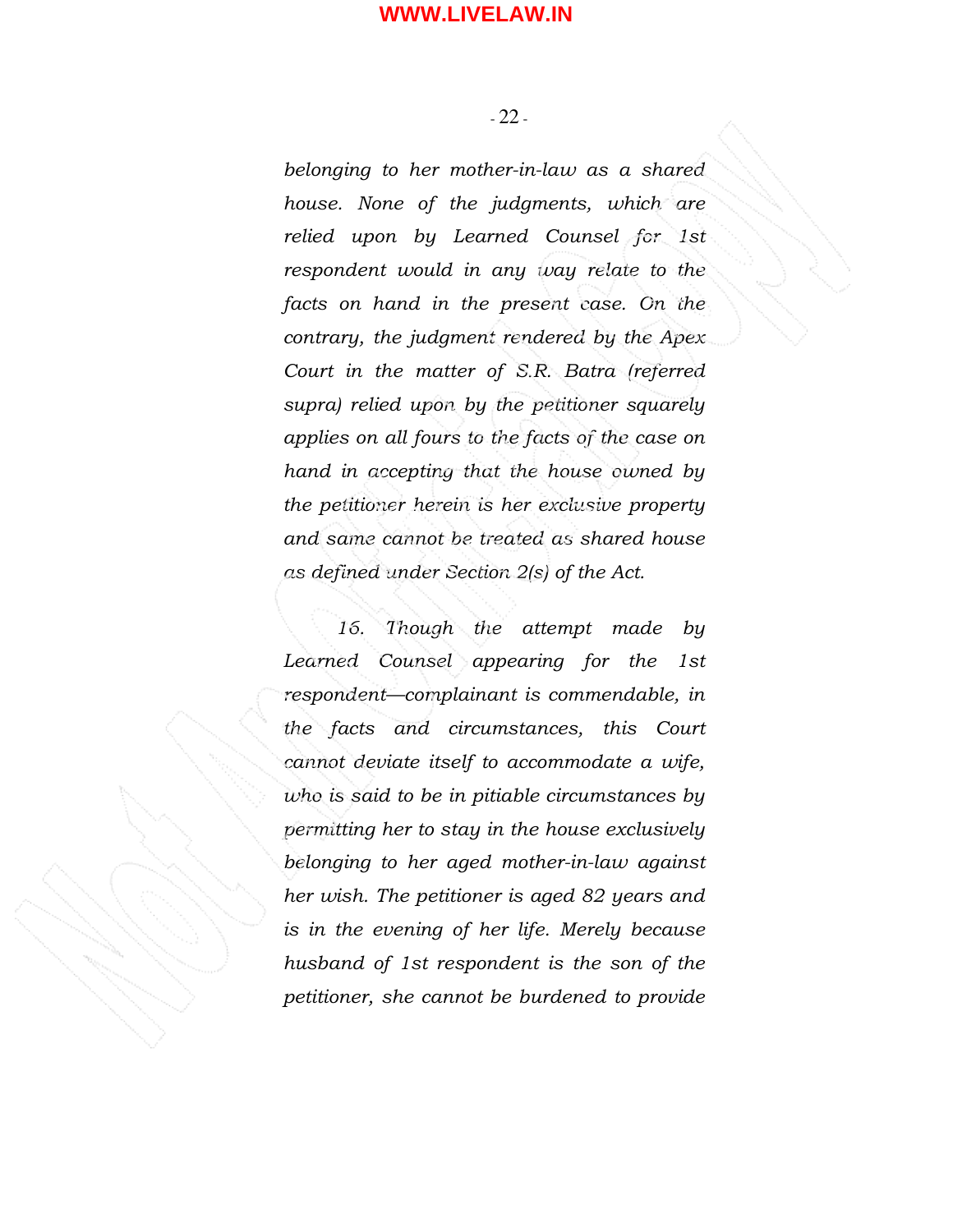- 23 -

accommodation to her daughter-in-law against her wish. Even if the submission on the part of the 1st respondent—complainant in trying to appeal to the conscience of this Court to the effect that each set of facts will have to be assessed based on the merits of the same is given due consideration, the application filed by 1st respondentcomplainant under Section 23(2) read with Section  $19(1)(a)$  of the Act, cannot be considered, on any count.

 16. The same issue has also came up before the Hon'ble Apex Court in the Case of S.R.Batra and Another Vs. Taruna Batra (Smt.) reported in (2007) 3 SCC 169, there also Section 2(s) has been defined and it has been held that house which exclusively belongs to mother-in-law of the woman wherein she only lived with her husband for some time in the past after their marriage is not a shared household. It is further held that in order to claim such right the property should belong to her husband or it should have been taken for rent by her husband or it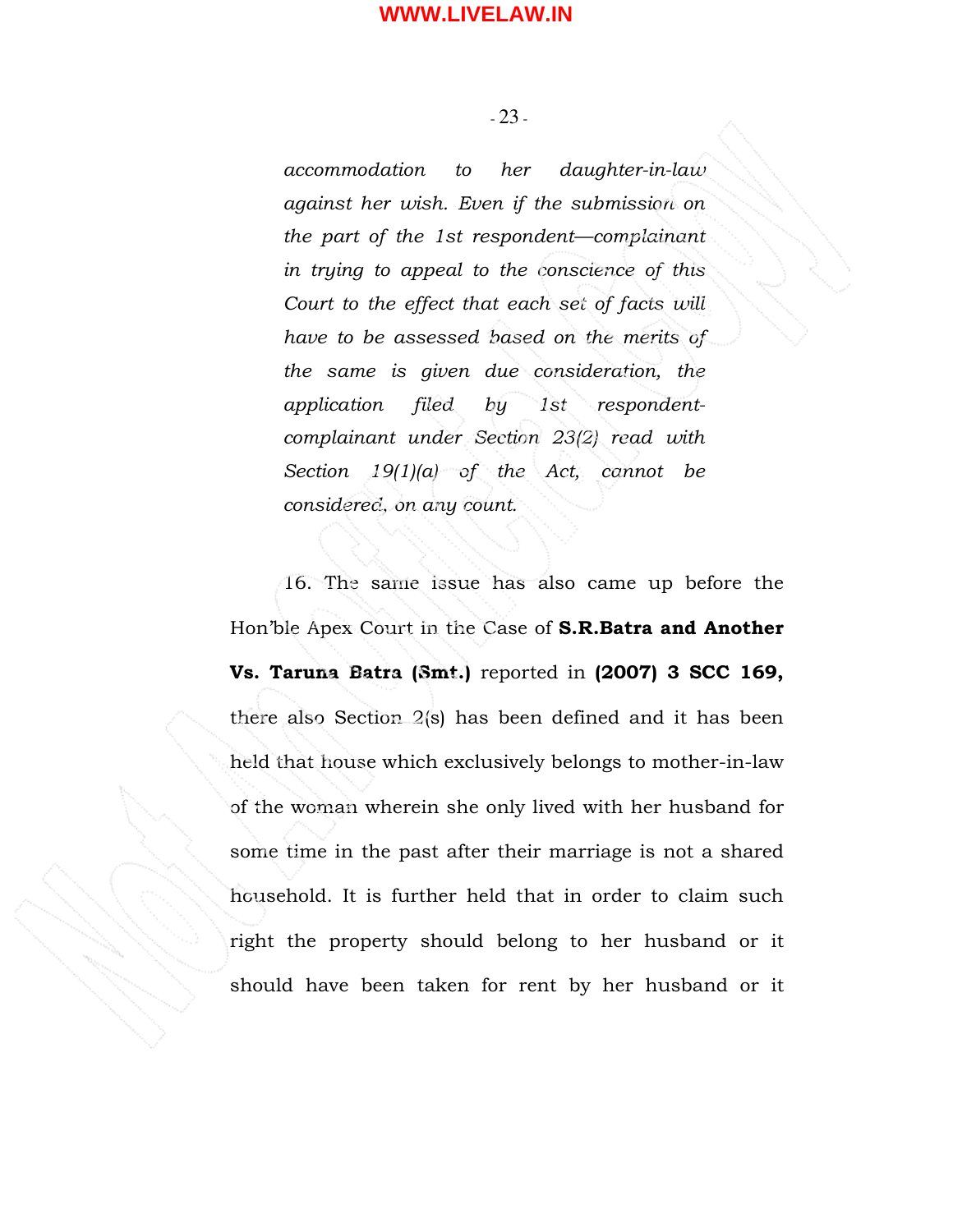- 24 -

should have been a joint family property in which her husband was a member. Therein also the said property was belonging to mother-in-law. Hence, it was held that the respondent cannot claim any right to live in that house. At paragraph No.29 it has been observed as under:

"29. As regards Section 17(1) of the Act, in our opinion the wife is only entitled to claim a right to residence in a shared household, and a shared household would only mean the house belonging to or taken on rent by the husband, or the house which belongs to the joint family of which the husband is a member. The property in question in the present case neither belongs to Amit Batra nor was it taken on rent by him nor is it a joint family property of which the husband Amit Batra is a member. It is the exclusive property of Appellant 2, mother of Amit Batra. Hence it cannot be called a "shared household".

17. As the same issue coming up often before the Court, the Hon'ble Apex Court in the case of Indra Sarma Vs. V.K.V. Sarma quoted supra, it has held as to how the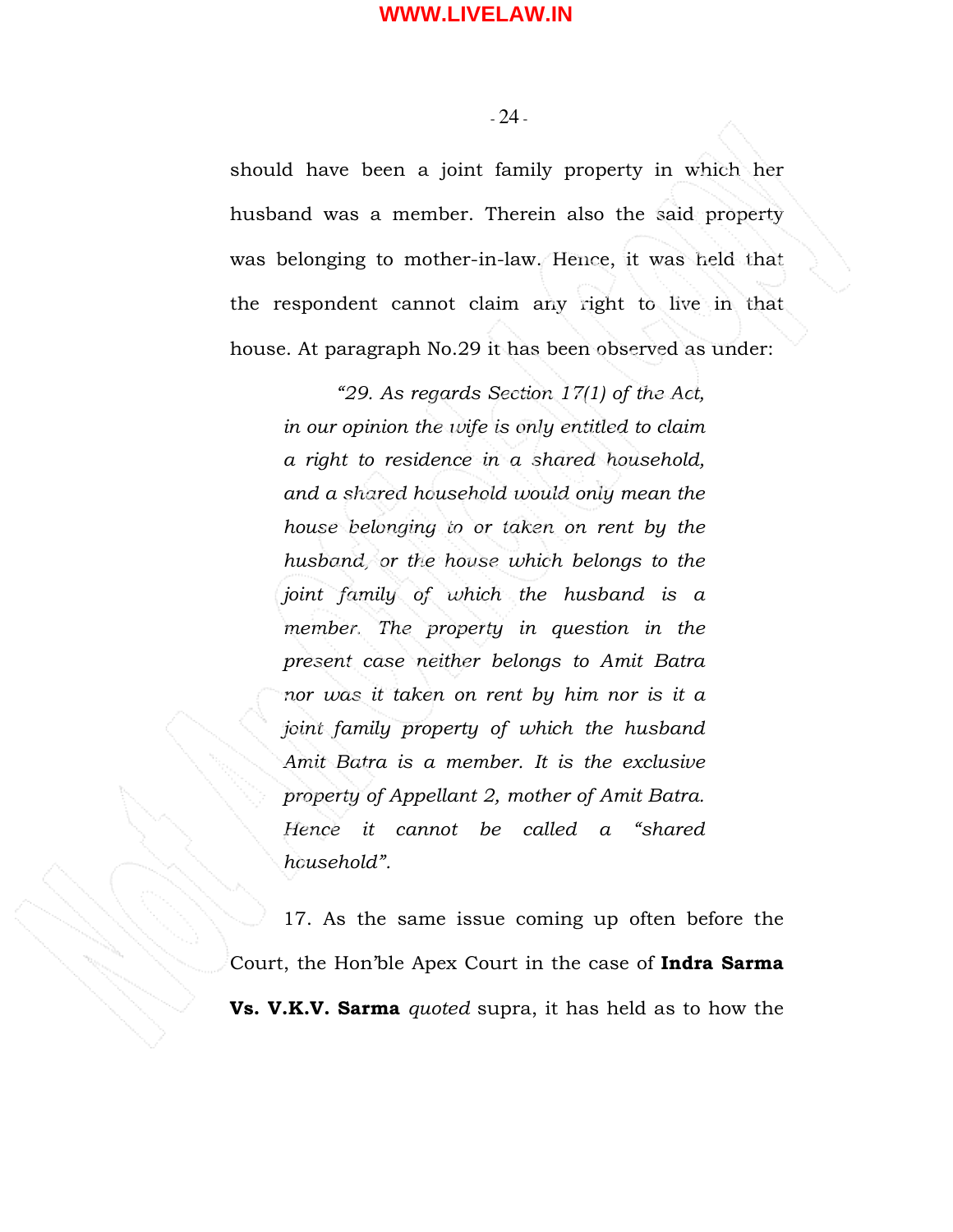- 25 -

definition of the domestic relationship has to be interpreted. In the said decision it has been observed that when a definition clause has been defined as "mean" such and such, the definition is prima facie restrictive and exhaustive interpretation of the statutes. Section 2(f) of the DV Act has not used the expression "include" so as to make the definition exhaustive. At paragraph 35 it has been observed as under:

35. The definition clause mentions only five categories of relationships which exhausts itself since the expression "means", has been used. When a definition clause is defined to "mean" such and such, the definition is prima facie restrictive and exhaustive. Section 2(f) has not used the expression "include" so as to make the definition exhaustive. It is in that context we have to examine the meaning of the expression "relationship in the nature of marriage".

 18. It is well settled proposition of law that any interpretation which leads to absurdity should not be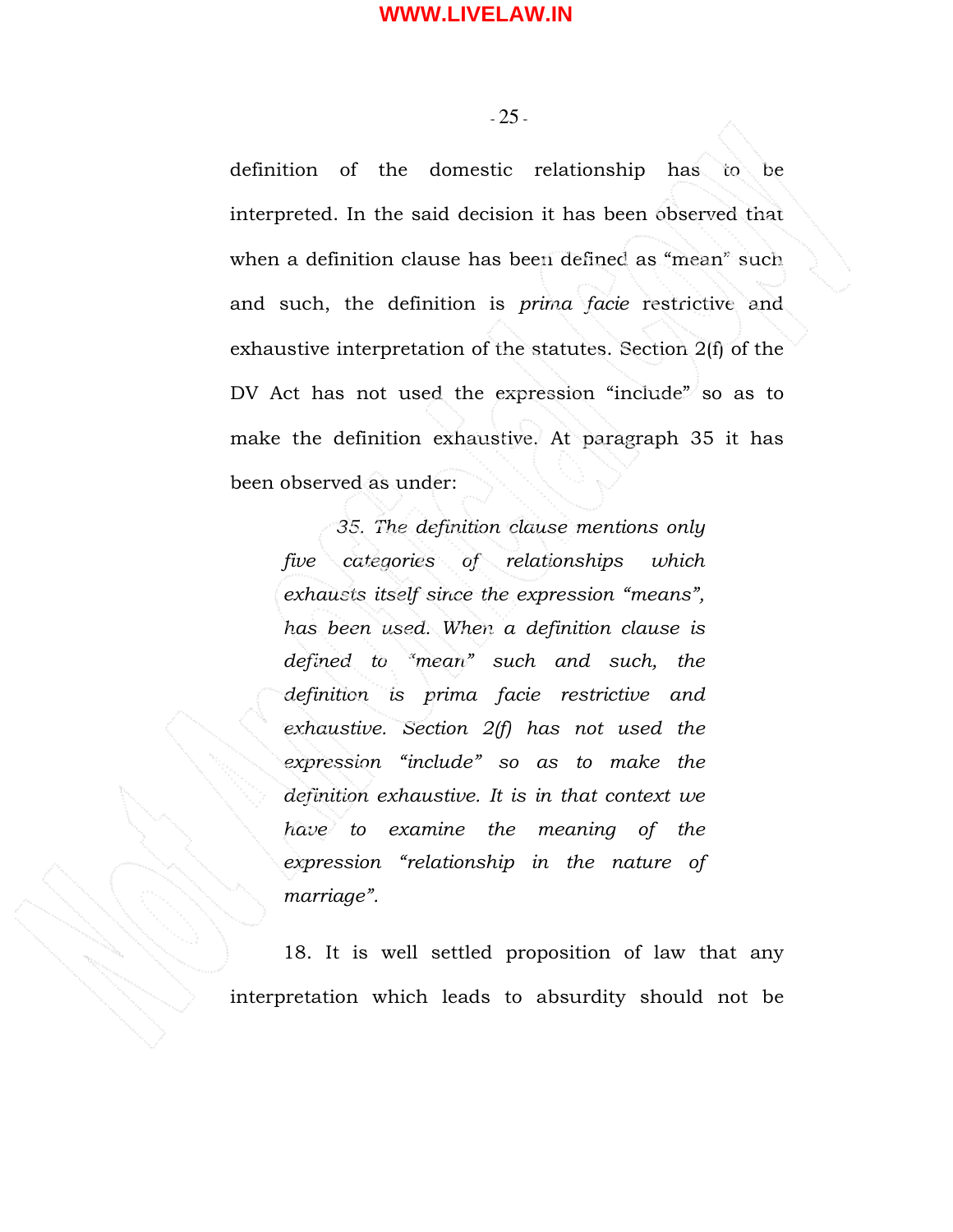accepted. By relying upon the decision in the case of **S.R.Batra and Another** quoted supra, the Delhi High Court reiterated the said principle in the case of Sunita Gangwal Vs. Chottey Lal reported in 2018 SCC Online Del 6708. At paragraph 7(ii) of the said decision it has been observed as under:

7(ii) The relevant observations of the Supreme Court in the S.R. Batra case (supra) are paras 21 to 30 and these paras read as under:—

"21. It may be noticed that the finding of the learned Senior Civil Judge that in fact Smt. Taruna Batra as not residing in the premises in question is a finding of fact which cannot be interfered with either under Article 226 or 227 of the Constitution. Hence, Smt. Taruna Batra cannot claim any injunction restraining the appellants from dispossessing her from the property in question for the simple reason that she was not in possession at all of the said property and hence the question of dispossession does not arise.

22. Apart from the above, we are of the opinion that the house in question cannot be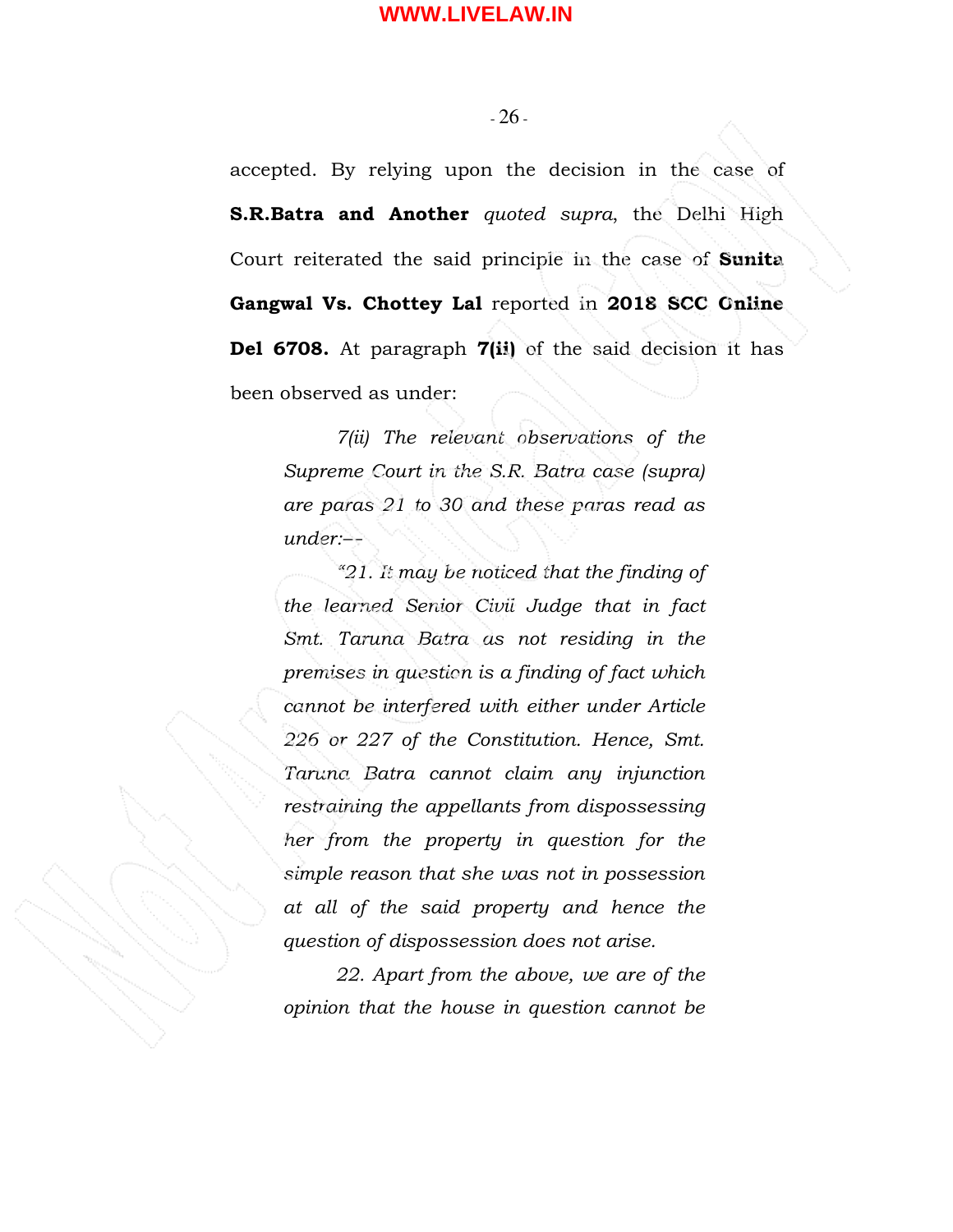- 27 -

said to be a 'shared household' within the meaning of Section 2(s) of the Protection of Women from Domestic Violence Act, 2005 (hereinafter referred to as the 'Act'). Section 2(s) states:

"2(s) 'Shared household' means a household where the person aggrieved lives or at any stage has lived in a domestic relationship either singly or along with the respondent and includes such a household whether owned or tenanted either jointly by the aggrieved person and the respondent, or owned or tenanted by either of them in respect of which either the aggrieved person or the respondent or both jointly or singly have any right, title, interest or equity and includes such a household which may belong to the joint family of which the respondent is a member, irrespective of whether the respondent or the aggrieved person has any right, title or interest in the shared household.

23. Learned Counsel for the respondent Smt. Taruna Batra has relied upon Sections 17 and 19(1) of the aforesaid Act, which state: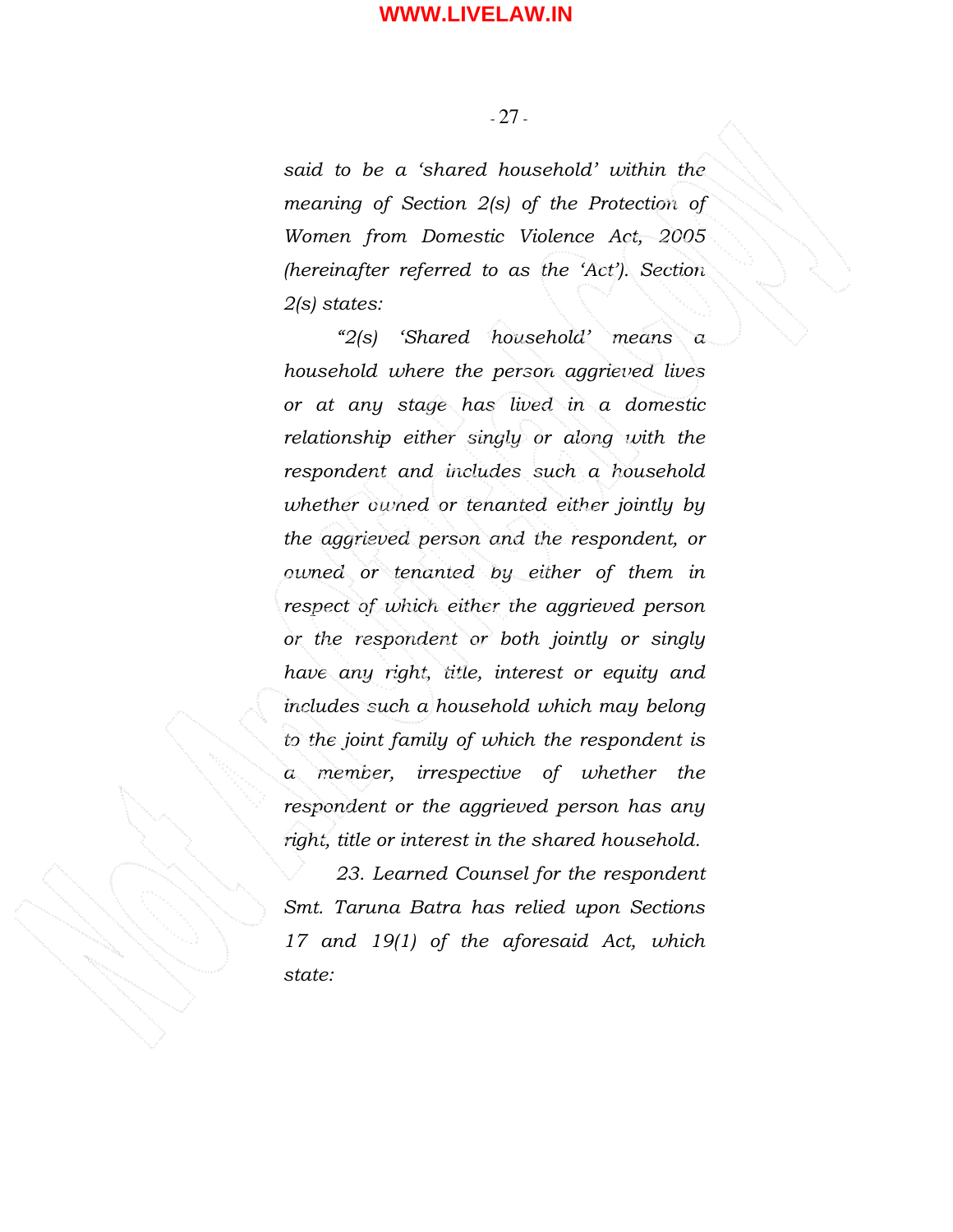17. (1) Notwithstanding anything contained in any other law for the time being in force, every woman in a domestic relationship shall have the right to reside in the shared household, whether or not she has any right, title or beneficial interest in the same.

(2) The aggrieved person shall not be evicted or excluded from the shared household or any part of it by the respondent save in accordance with the procedure established by law.

xxxx

19(1) While disposing of an application under Sub-section (1) of Section 12, the Magistrate may, on being satisfied that domestic violence has taken place, pass a residence order-

(a) restraining the respondent from dispossessing or in any other manner disturbing the possession of the aggrieved person from the shared household, whether or not the respondent has a legal or equitable interest in the shared household;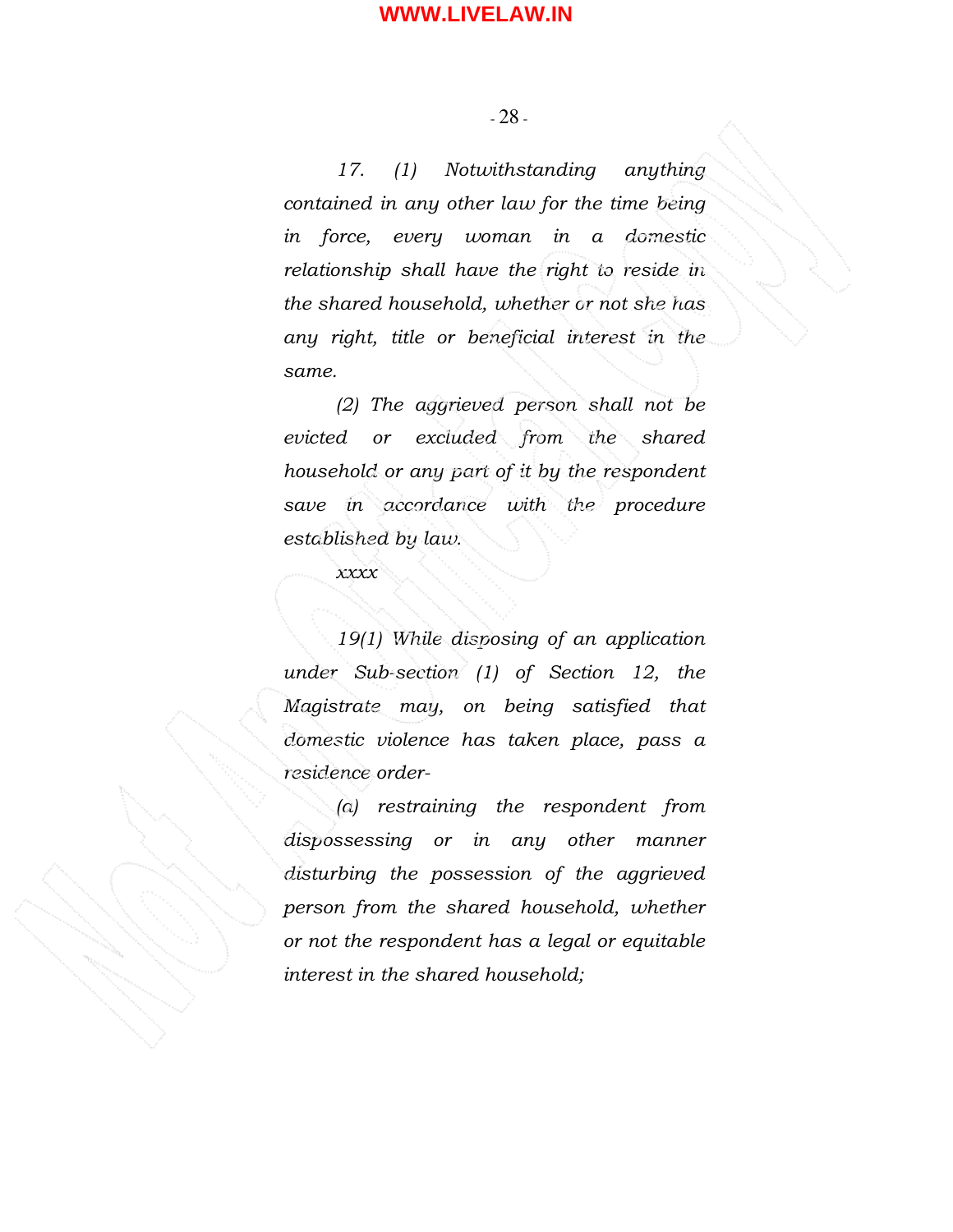- 29 -

(b) directing the respondent to remove himself from the shared household;

(c) restraining the respondent or any of his relatives from entering any portion of the shared household in which the aggrieved person resides;

(d) restraining the respondent from alienating or disposing off the shared household or encumbering the same;

(e) restraining the respondent from renouncing his rights in the shared household except with the leave of the Magistrate; or

(f) directing the respondent to secure same level of alternate accommodation for the aggrieved person as enjoyed by her in the shared household or to pay rent for the same, if the circumstances so require:

Provided that no order under Clause (b) shall be passed against any person who is a woman.

24. Learned Counsel for the respondent Smt. Taruna Batra stated that the definition of shared household includes a household where the person aggrieved lives or at any stage had lived in a domestic relationship. He contended that since admittedly the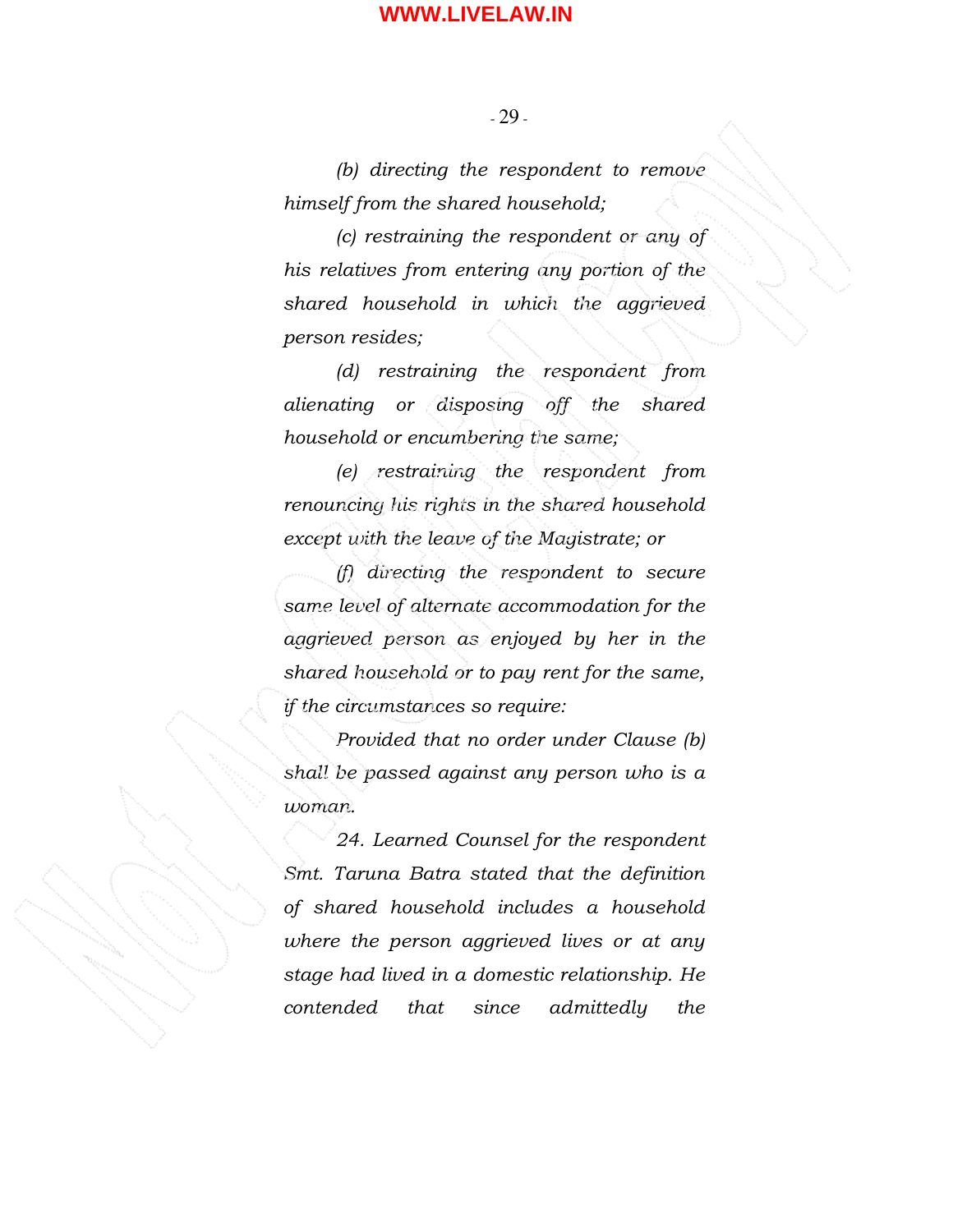- 30 -

respondent had lived in the property in question in the past, hence the said property is her shared household.

25. We cannot agree with this submission.

26. If the aforesaid submission is accepted, then it will mean that wherever the husband and wife lived together in the past that property becomes a shared household. It is quite possible that the husband and wife may have lived together in dozens of places e.g. with the husband's father, husband's paternal grand parents, his maternal parents, uncles, aunts, brothers, sisters, nephews, nieces etc. If the interpretation canvassed by the learned Counsel for the respondent is accepted, all these houses of the husband's relatives will be shared households and the wife can well insist in living in the all these houses of her husband's relatives merely because she had stayed with her husband for some time in those houses in the past. Such a view would lead to chaos and would be absurd.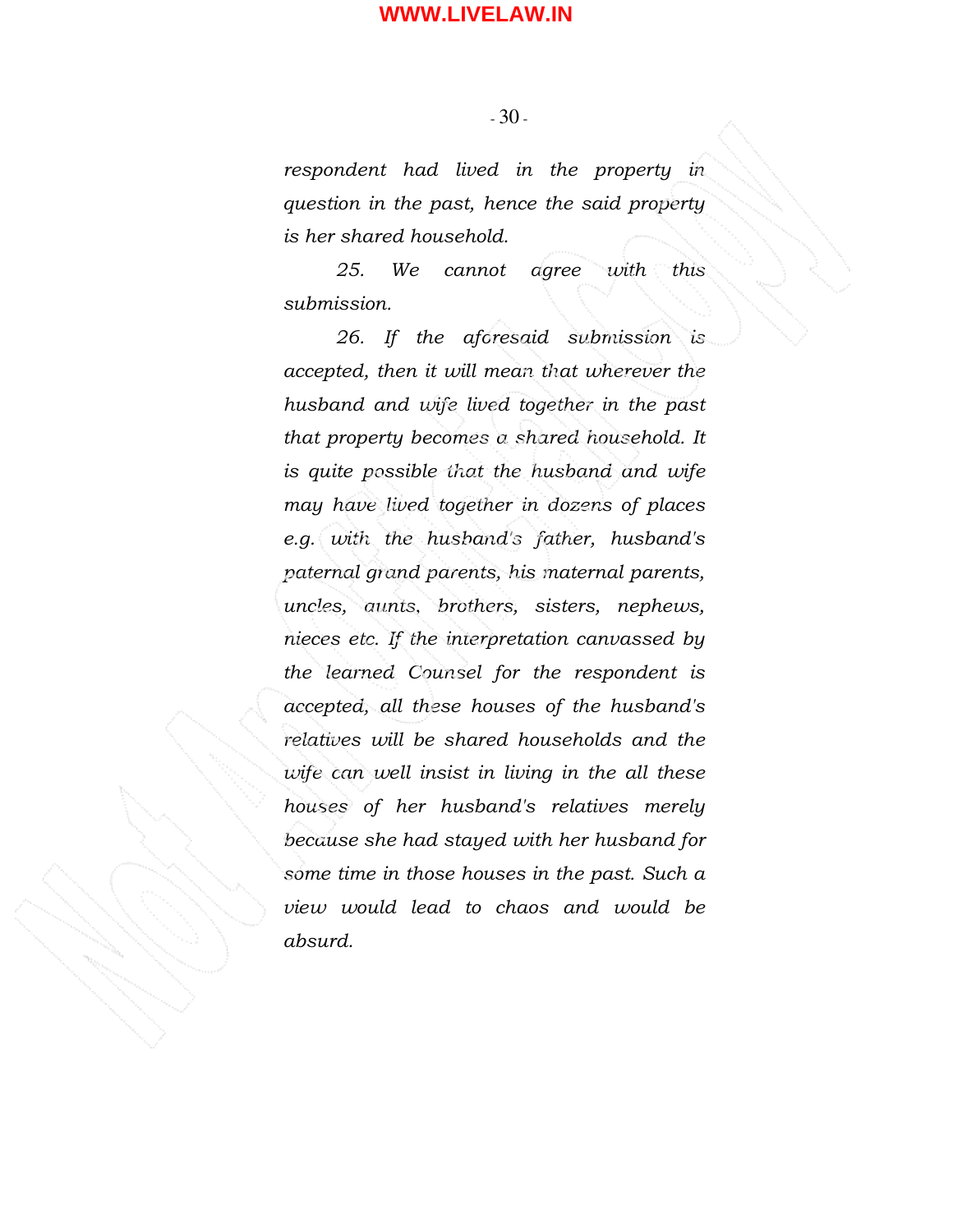- 31 -

27. It is well settled that any interpretation which leads to absurdity should not be accepted.

28. Learned Counsel for the respondent Smt. Taruna Batra has relied upon Section 19(1)(f) of the Act and claimed that she should be given an alternative accommodation. In our opinion, the claim for alternative accommodation can only be made against the husband and not against the husband's inlaws or other relatives.

29. As regards Section 17(1) of the Act, in our opinion the wife is only entitled to claim a right to residence in a shared household, and a 'shared household' would only mean the house belonging to or taken on rent by the husband, or the house which belongs to the joint family of which the husband is a member. The property in question in the present case neither belongs to Amit Batra nor was it taken on rent by him nor is it a joint family property of which the husband Amit Batra is a member, it is the exclusive property of appellant No. 2, mother of Amit Batra. Hence it cannot be called a 'shared household'.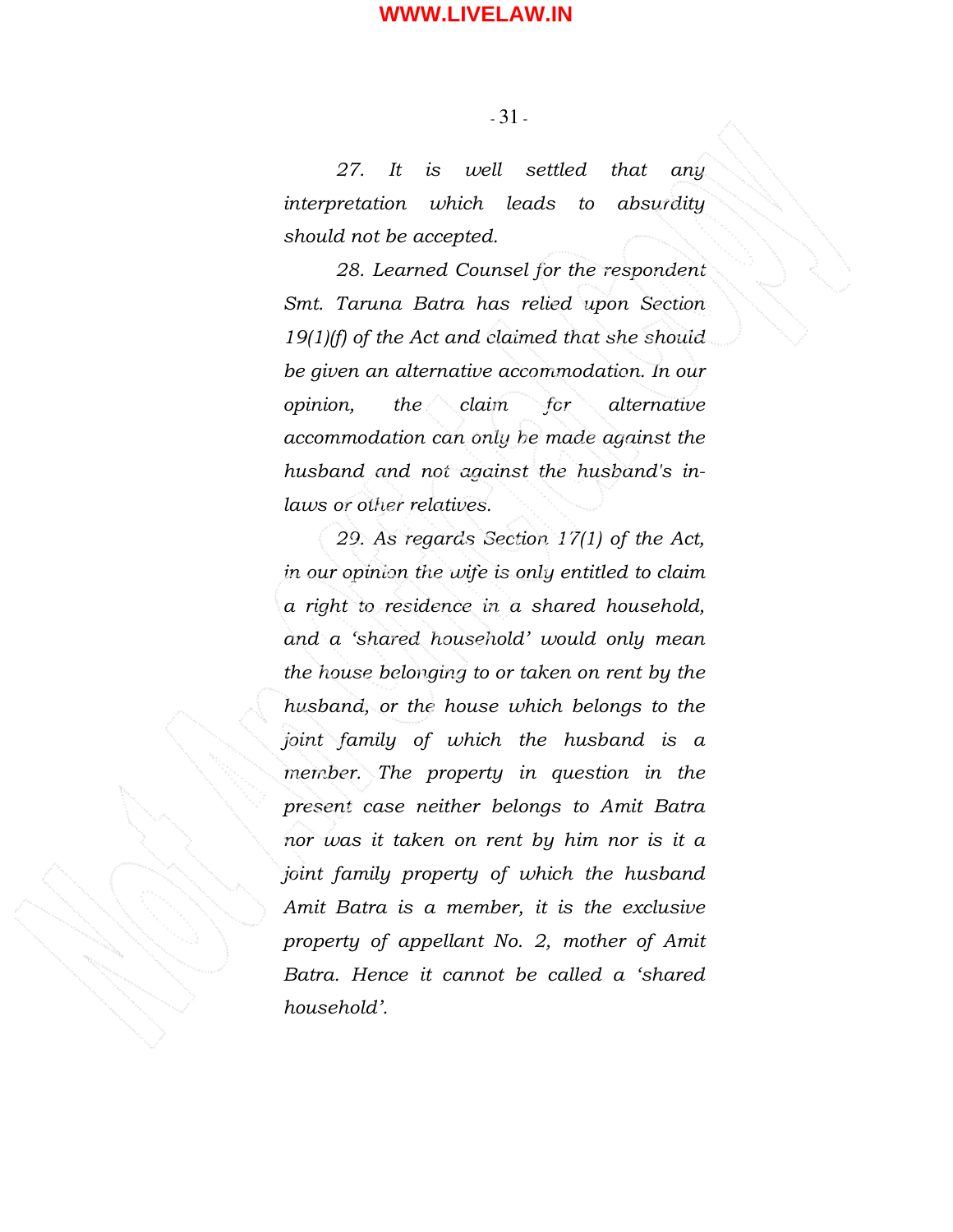- 32 -

30. No doubt, the definition of 'shared household' in Section 2(s) of the Act is not very happily worded, and appears to be the result of clumsy drafting, but we have to give it an interpretation which is sensible and which does not lead to chaos in society."

 19. Keeping in view the ratio laid down in the above said decisions, I am of the considered opinion that in the instant case admittedly the respondent daughter left the house and got married with Dr.Zubair Khan and she established her residence at Dubai and there is no material to show that she has left the company of Dr.Zubair Khan and came over to Bengaluru and started residing with the petitioners i.e., mother and brother. It is the specific contention of the petitioners that she came only to see her ailing father, at that time she stayed in a hotel and after the death of her father she came and stayed in the house of the petitioners for a few days and as such she is not the resident. As observed by the decision in the case of Vijay **Verma** quoted supra where the family member leaves the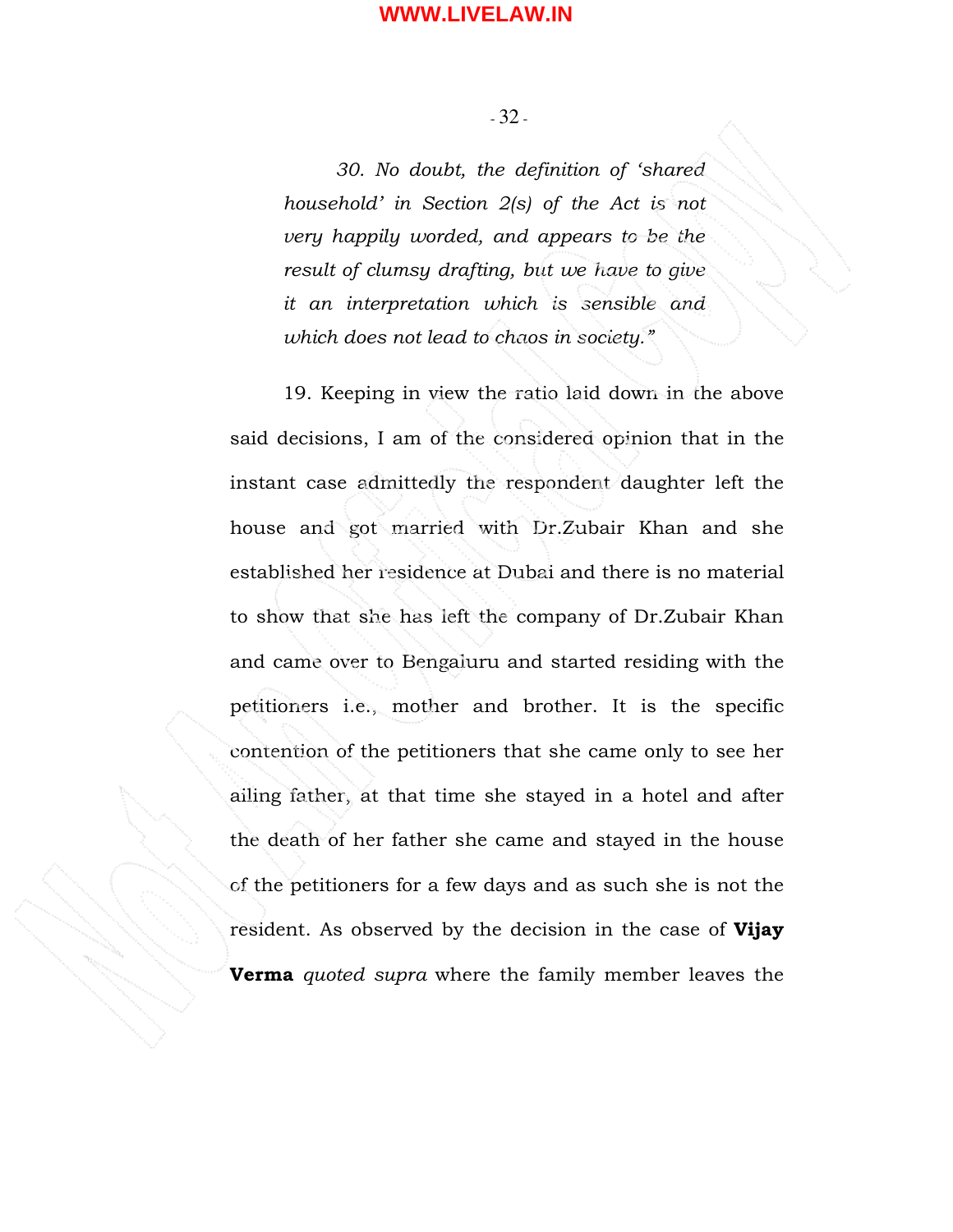- 33 -

shared household to establish her own household, she cannot claim to have a right to move an application under Section 12 of the DV Act. The said principle is squarely applicable to the present facts of the case on hand. If at all she is having any right over the property, she can file a suit for partition. In this case it is not going to be adjudicated. During the course of argument it has been brought to the notice of this Court that she had already filed a suit for partition in O.S.8796/2018.

20. Leave apart that it is the specific case of the petitioners that the said property is the absolute and exclusive property of Smt.Savithramma-grand mother of first petitioner and the same has been gifted to the second petitioner by a registered gift deed. Under such circumstances, the said property is neither a joint family property nor the property of the husband of Smt.Savithramma. Then under such circumstances also the respondent is not entitled to the shared household and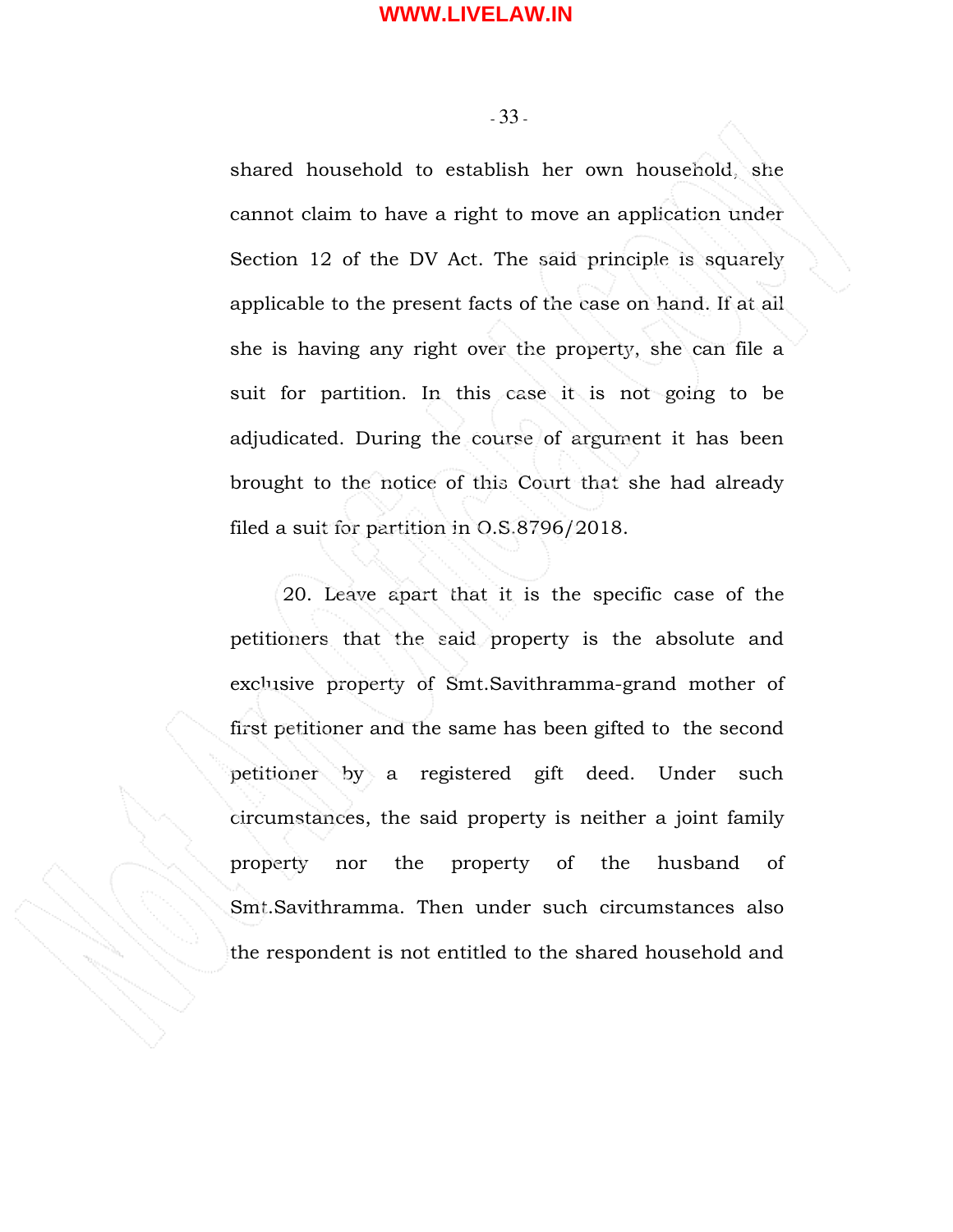- 34 -

she cannot file an application under Section 12 of the DV Act.

21. Taking into consideration the above said factual matrix of the case and the ratio laid down in the above decisions, I am of the considered opinion that, the respondent has not made out any good grounds so as to take any of the reliefs as stated in the DV Act.

 22. I have carefully and cautiously gone through the order and judgment of the Courts below. Both the Courts below without looking into the said facts have come to a wrong conclusion and have held that the petition is maintainable.

 23. Taking into consideration the above said factual matrix of the case the petition is allowed and the impugned order passed by LX Additional City Civil and Sessions Judge, Bengaluru, in Criminal Appeal No.615/2019 dated 19.8.2019 is set aside and it is held that the petition filed by the respondent under the DV Act is not maintainable.